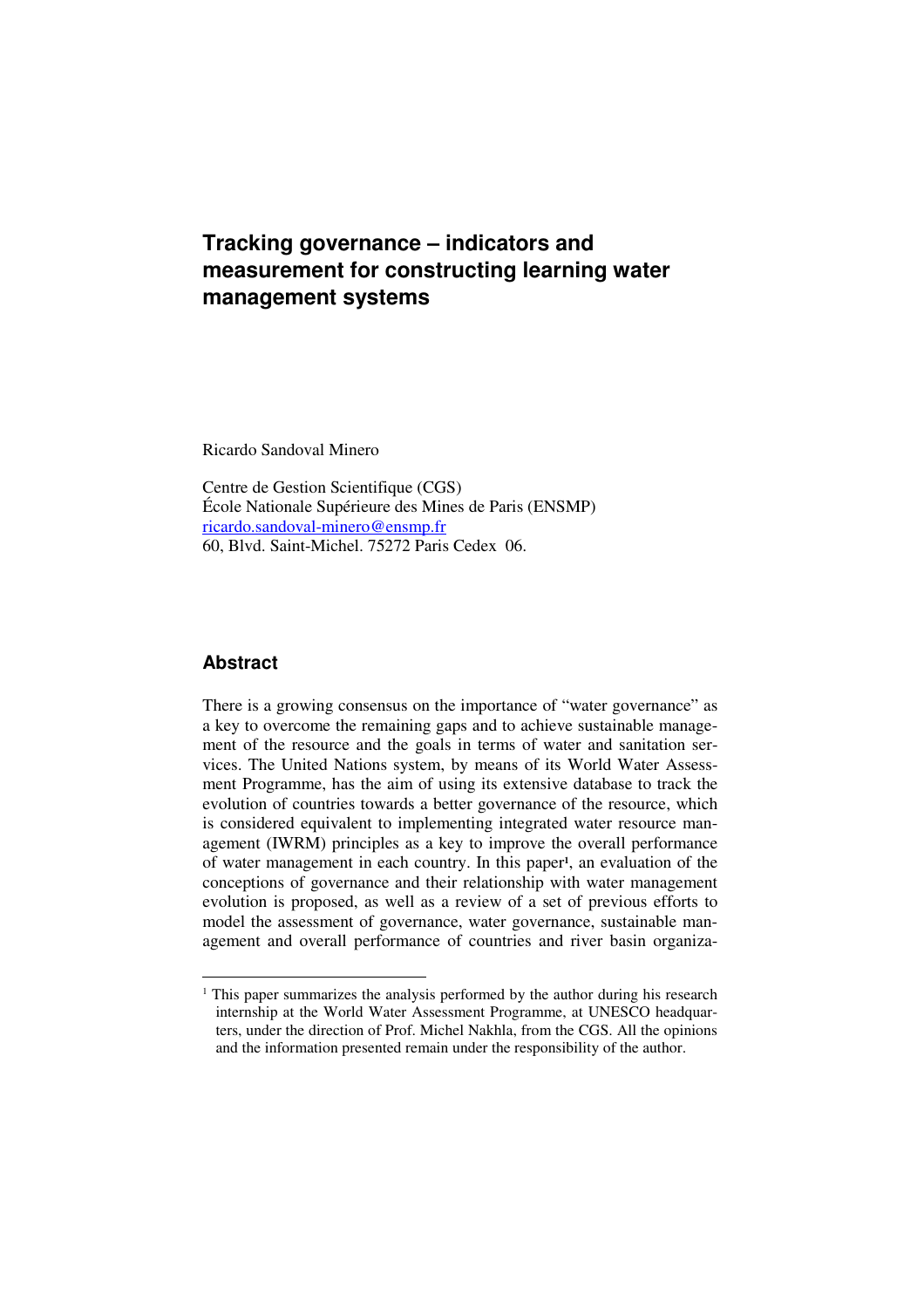tions in terms of water management. The rationale and the formal aspects of the models are analyzed.

Two major pathways are depicted. First, the aim to implement a benchmarking system of aggregated point values of governance as a mechanism for inducing governments to improve their performance, which in the case of water management is found to be a complex task because of the lack of comparable information and the weak and unpredictable expected effect on the agents to which the mechanism would be addressed. Second, the potential to use a system of indicators to build up a shared strategic vision between stakeholders within a river basin management system is highlighted, to define the crucial information upon which the improvement in the system's overall performance is going to be evaluated, to support the decisions concerning allocation of resources and to allow shared learning within the system. The implementation of a decision support tool based on constructivist multi-criteria approaches is proposed as a means to induce this kind of process.

A paradigm shift from rational comprehensive approaches to water planning and management, still present even in some interpretations of the IWRM model, is seen as instrumental to open up towards the utilization of different tools coming from management sciences, as a complement to the usual instruments from water sciences.

## **1 Water crisis as a problem of governance**

#### **1.1 Motivation for an international action**

There is a generalized consensus on the global scale of water crisis, which has potential consequences on the security, stability and environmental sustainability of nations. Phenomena potentially harmful to international relationships and to the human being's welfare and development can have their origin in a bad management of this resource, thus justifying the intervention of the UN system.

Since information is widely recognized to be instrumental to achieving effective water management, the United Nations System implemented in 2000 the World Water Assessment Programme (WWAP), to coordinate the UN-Water agencies in their effort for gathering, processing and disseminating data and information about water resources management in the World, while supporting capacity building efforts and knowledge creation and sharing within this sector; a knowledge base has been set up, two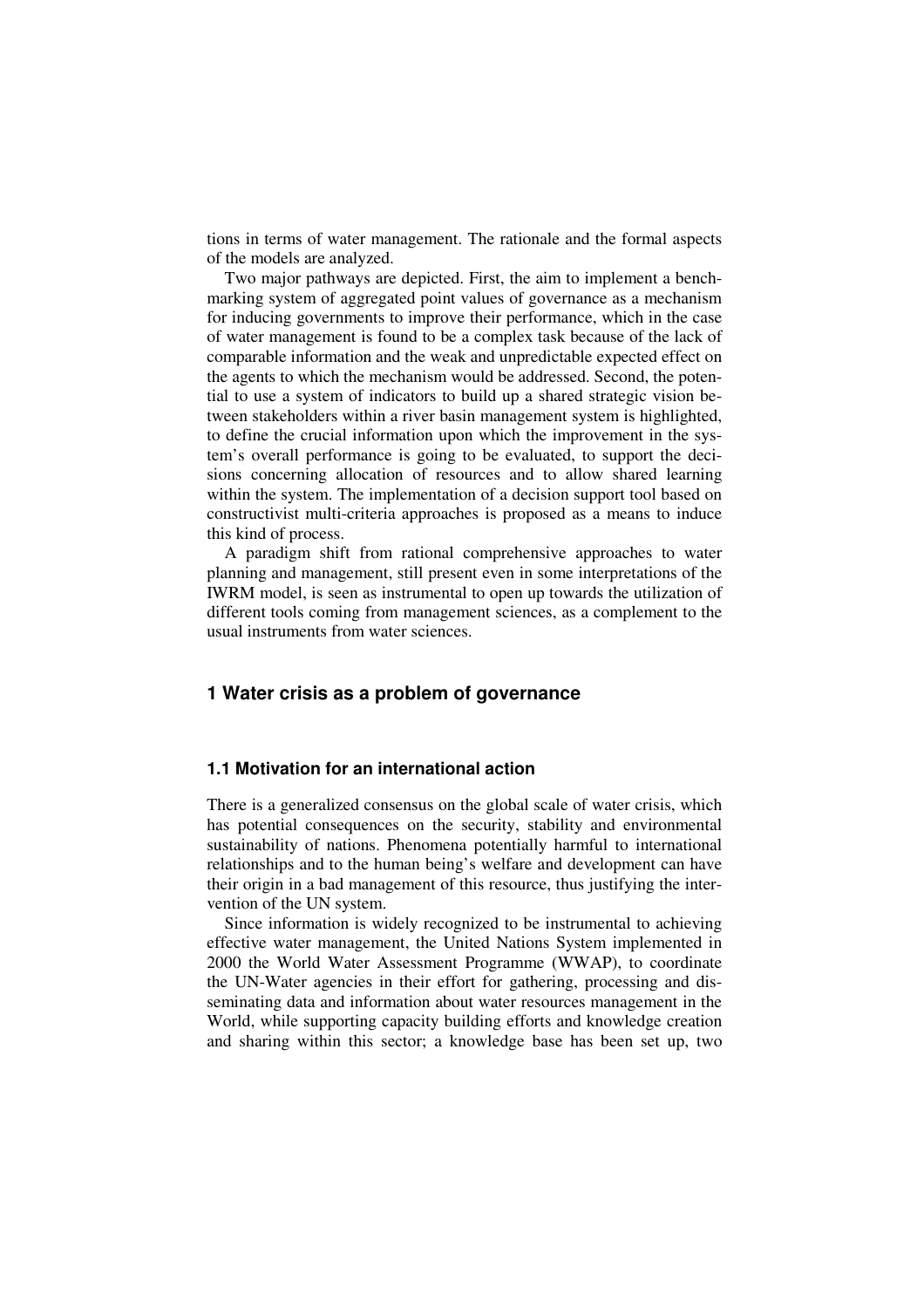World Water Development Reports have already been published and an extensive information and capacity building system is operational.

For the phase 3 of the programme, it was proposed to create an Internetbased system to have a comparative vision of water governance *by means of the implementation of a consolidated governance index*, as a means to "enable the countries to better manage their water resources" providing a base for comparison of water governance [WWAP, 2006].

The last of these aims gives place to the following analysis and reflections.

## **1.2 Water management evolution and approaches**

Water management has been showing an evolution, from centralized and technically based paradigms, towards multi-level, multi-stakeholder decentralized settings, mainly as a result of the growing complexity of managing the resource as it reaches shortage and scarcity stages, and management measures shift from structural supply-driven responses to demand-driven ones, based on allocative efficiency and adaptive management models [Turton and Ohlson, 1999]. The persistence of over-exploitation, quality degradation, damages from natural phenomena and other setbacks in water management have reinforced the consensus on the managerial nature of the water crisis

Approaches underlying water planning and management can be analyzed in terms of the usual models [Mitchell 1998], [Proulx, 1992]. First, a rational-comprehensive model would lie on a sequential procedure, where problem and objectives are defined, alternative solutions are designed, assessed, selected, put in place and monitored, with eventual retroactions in the process; this approach is ideally adequate if planning object's behavior is stable, collective preferences are complete and steady as represented in the set of objectives, and decision power is unified, as well as rational and capable of selecting the subset of dominant alternatives according to their aggregated performance. The "disjoint incrementalism" model seeks to focus on small short-term improvements in a desirable long-term direction, where adequate if knowledge on the system's response is imperfect, environment is turbulent, time and resources are limited or long-term uncertainty is high. Finally, mixed approaches make use of rationalcomprehensive approaches to set long-term strategies, plus incrementalist approaches to allow short term or lower scale adjustments, suited to local settings or to face variability in the planning object's characteristics or environment. Interactive methods can be used also to allow an interaction be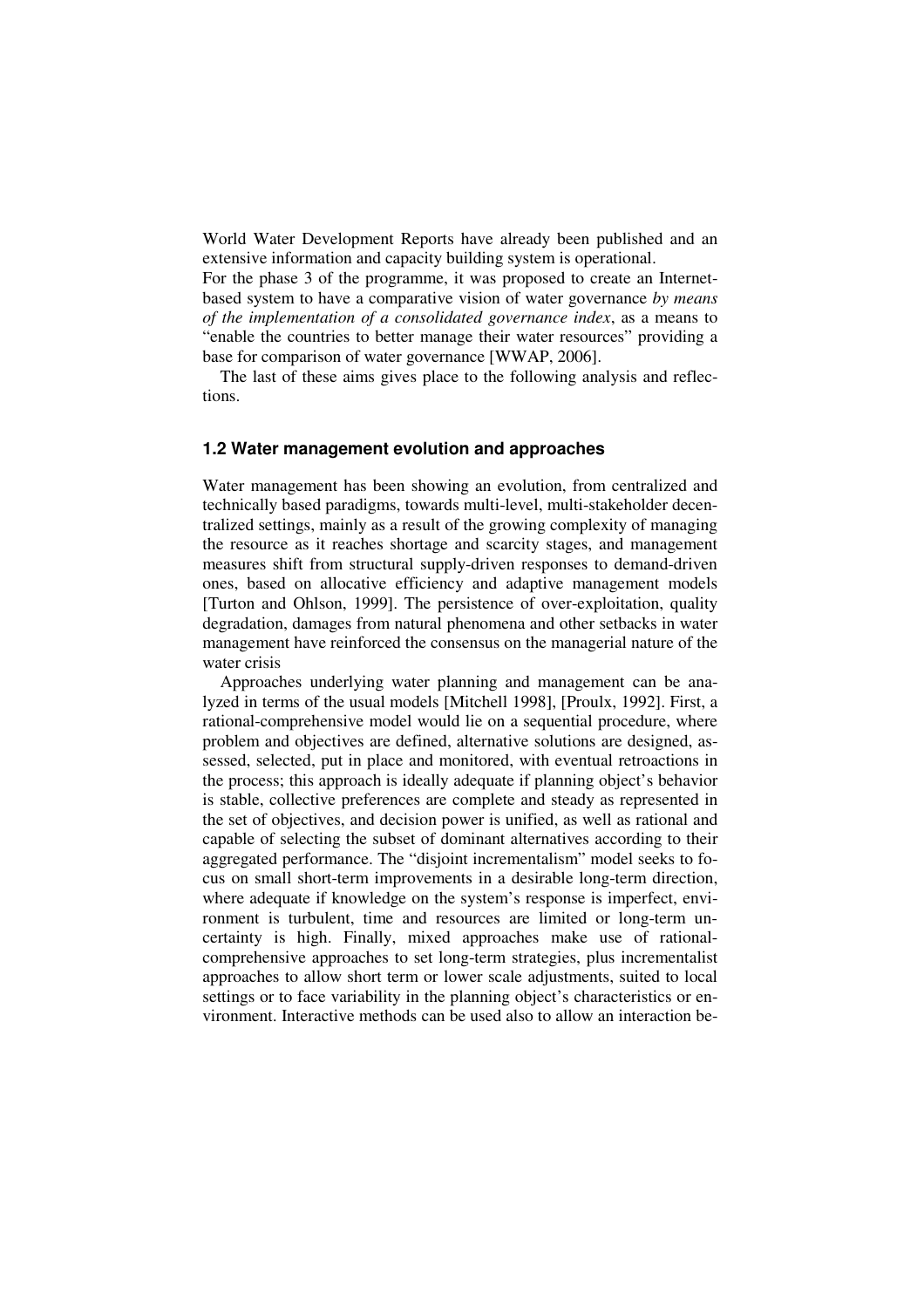tween stakeholders, to adjust priorities according to the continuous reassessment of preferences and to favor implementation of agreed actions.

The suitability of a planning approach would depend on data requirements, variability and uncertainty in the environment. Remarkably, when turbulent planning environments and distributed decision powers are present, rational approaches tend to fail in implementation phases, while mixed - interactive approaches become more effective. Thus, mixed interactive approaches are closer to IWRM paradigm, since evolution of water resources management within a basin having reached the 'closure' stage [Molle, 2003], with problems growing in dispersion, complexity and variability, and where a system of several actors must get coordinated to implement a set of actions, makes inevitable to take a mixed approach. Nevertheless, basic conceptions of water resource planning remain biased towards rational approaches, which pervades to the conception of IWRM implementation.



**Fig.** 1 Evolution on water management approaches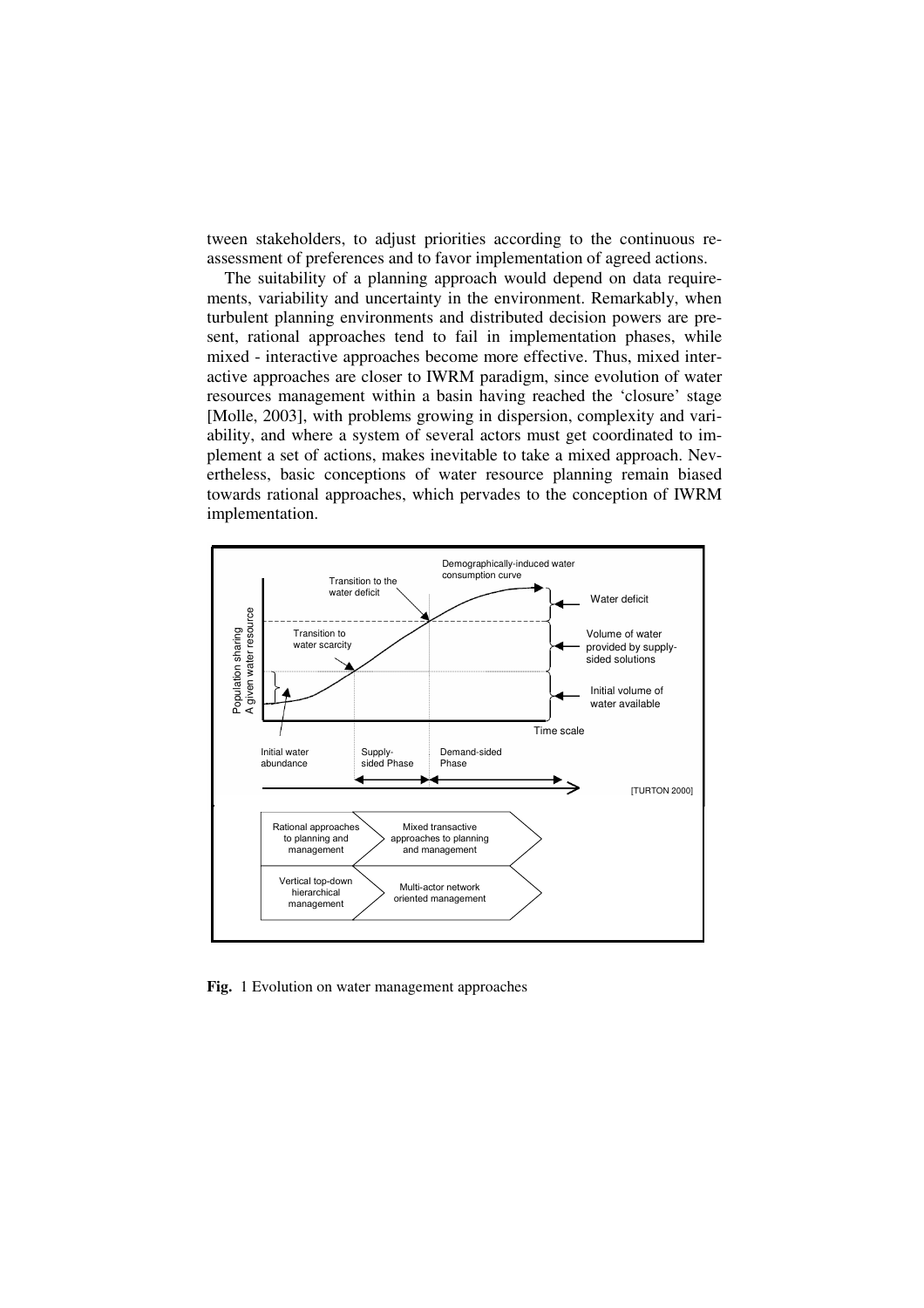Public participation, for instance, is seen as an additional requisite for the rational planning process:

*"The relatively recent acknowledgement that stakeholders need to be fully included in the decision-making processes complicates the life of professional planners and managers. However, important sources of information come from discussion groups, public hearings, negotiations and dispute-resolution processes"* [Loucks and Van Beek, 2005]

*"…the greatest difficulty to improve water management lies in nonstructural questions like the political, economic, social and institutional aspects. What we normally lack off is a better knowledge of the society's capacity to implement the measures considered to be the correct ones, so to achieve integrated water resource management"* [Dourojeanni, 2002]

This kind of bias is also present in the way governance conceptions have been translated into water governance models.

# **2. Governance and water governance**

#### **2.1 Definitions of governance**

Governance is a concept for which several meanings have been proposed and are currently utilized, whether for descriptive, analytic or normative purposes, with some common elements:

- The aim to improve a system's overall performance, corresponding to a set of shared objectives
- The legitimacy in the definition of those shared objectives by an adequate aggregation of stakeholders' will
- Setting up the needed mechanisms to ensure an adequate level of evaluation and control of the manager's behaviour and actions, consistent with the stakeholders' objectives; this can include an effort to harmonize the organisation's strategy in reference to the shared objectives of co-workers, subordinates, clients, sub-contractors and other stakeholders
- Implementing a set of "rules of the game", ideally reflecting the collective interests and regulating interactions to promote the realisation of shared objectives, while allowing the system to manage diverging and potentially conflicting interests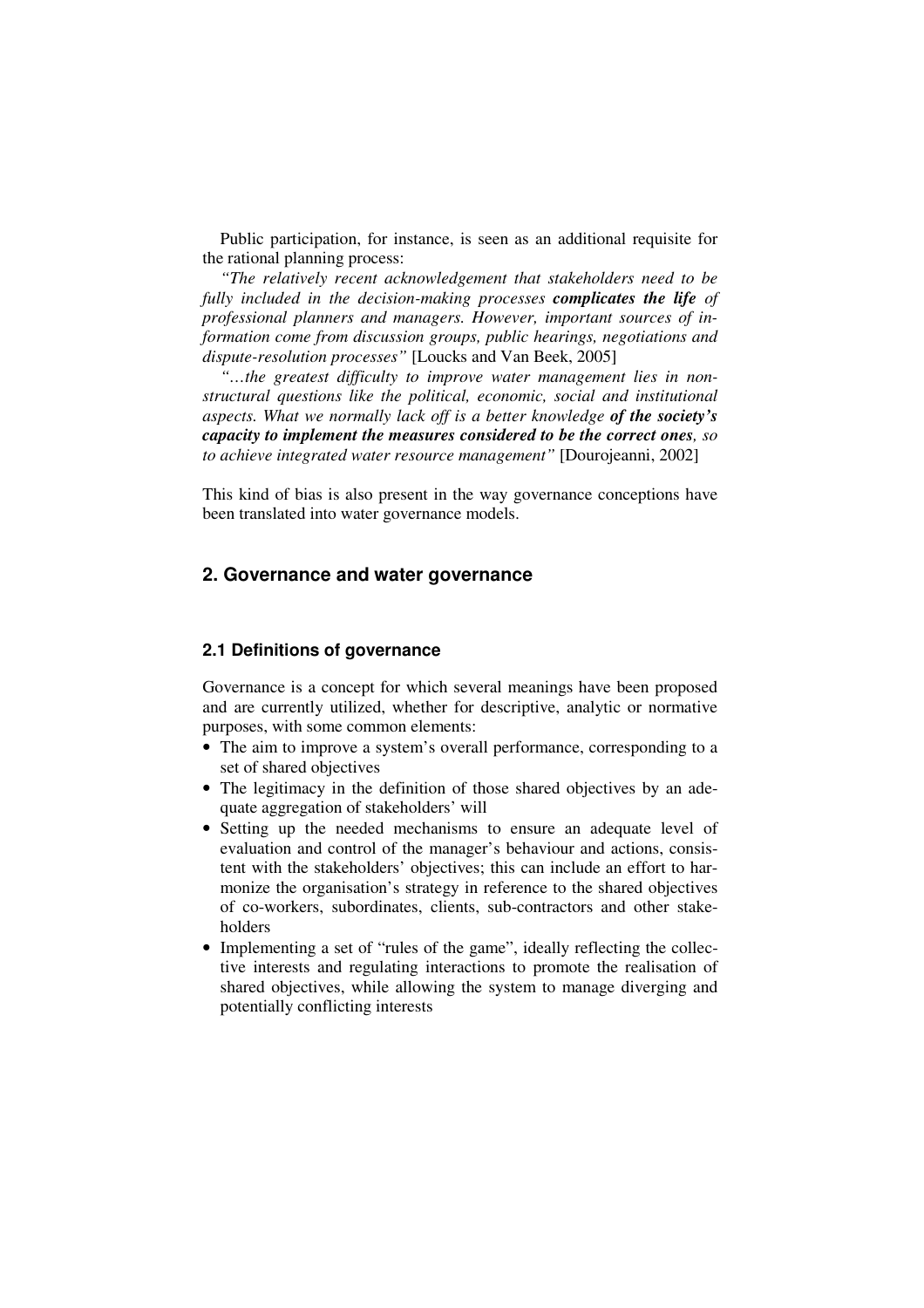A managerial extension of the conception of governance would imply a change in management styles, a quest for coordination of actors having different logics and interests, an inter-linkage of management levels, a shift from hierarchy towards cooperation, from top-down decisions to interaction and, in the end, towards a reflexive rationality in which the ensemble of actors operate within a permanent re-evaluation of the effects of their collective action [Allemand, 2002], thus corresponding to a third level of learning within the learning organization's paradigm [Bouvier, 2004].

Going beyond the single- and double-loop learning processes, a managerial conception of governance would allow the ensemble of actors to multiply and facilitate the interactions from which collective decisions gain in pertinence and legitimacy, enabling the organization to enhance its innovative capacities and its "collective intelligence", through which the system decodes, describes and assesses the efficacy of choices. These conceptions tend to give a response to emerging issues in Organizations Theory, where new management structures, working within more complex settings, call for new management styles.



**Fig. .** 2 Governance conceptual model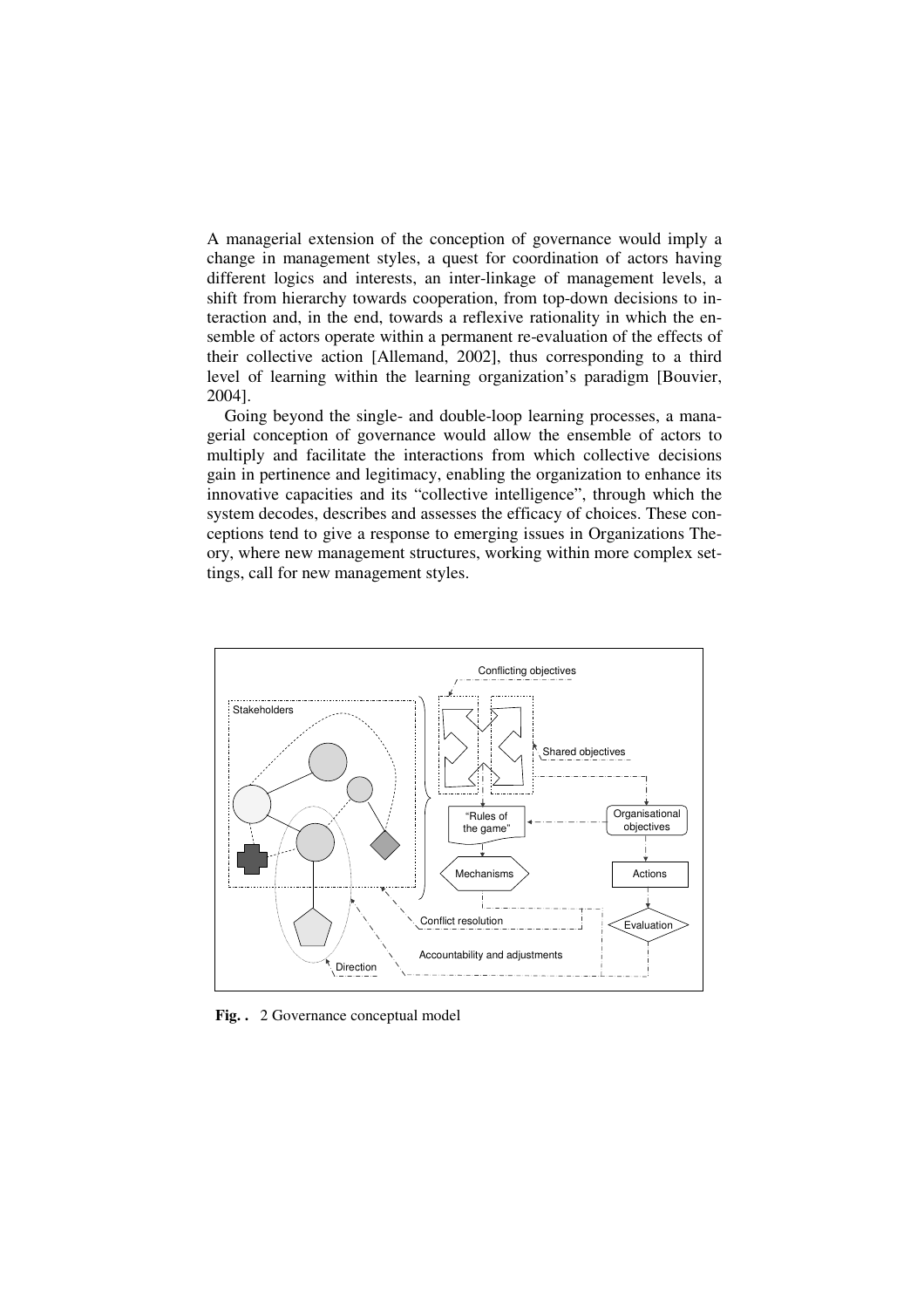## **2.2 Translation of governance definitions to water management**

According to the Global Water Partnership (GWP):

"*Water governance refers to the range of political, social, economic and administrative systems that are in place to develop and manage water resources, and the delivery of water services, at different levels of society*" [Rogers, 2002].

Since recent changes in society have questioned the capacity of central States to manage the increasingly complex development issues by themselves, hierarchical and market-led governance models are evolving towards distributed governance models. Water governance implies to determine the roles and responsibilities of the different interests – public, civil and private – in water resource management and development; to look at the balance of power and the balance of actions at different levels of authority, which should be re-adapted and translated into specific political systems, laws, regulations, institutions, financial mechanisms and civil society development and consumer rights; to go beyond the traditional public sector and market oriented governance systems towards coordinated schemes in which new, accountable but dynamic relationships between the different players and stakeholders arise [GWP 2003].

This vision of water governance clearly matches with an adaptivemixed, multi-actor and network-oriented approach to water planning and management. Nevertheless, when proposed to the water sector public officers, specialists and related stakeholders, some nuances show up. From the "dialogues" favoured by the GWP to implement IWRM (assimilated to water governance implementation), a concern arose about the unclear demarcation of roles, the complex interactions, legal overlaps and disparity of capacities and information, seen as a potential hazard to "rational" water management. From this approach, there seems to be a conviction about the "external" nature of the governance problem, in reference to the usual water sector actors; it would only take to get political and budgetary support and "informed participation", to implement IWRM.

This has led to an implicit "rational conceptual model" of governance, in which a set of conditions determine whether water governance can be



**Fig. 3** Rational conceptual model of water governance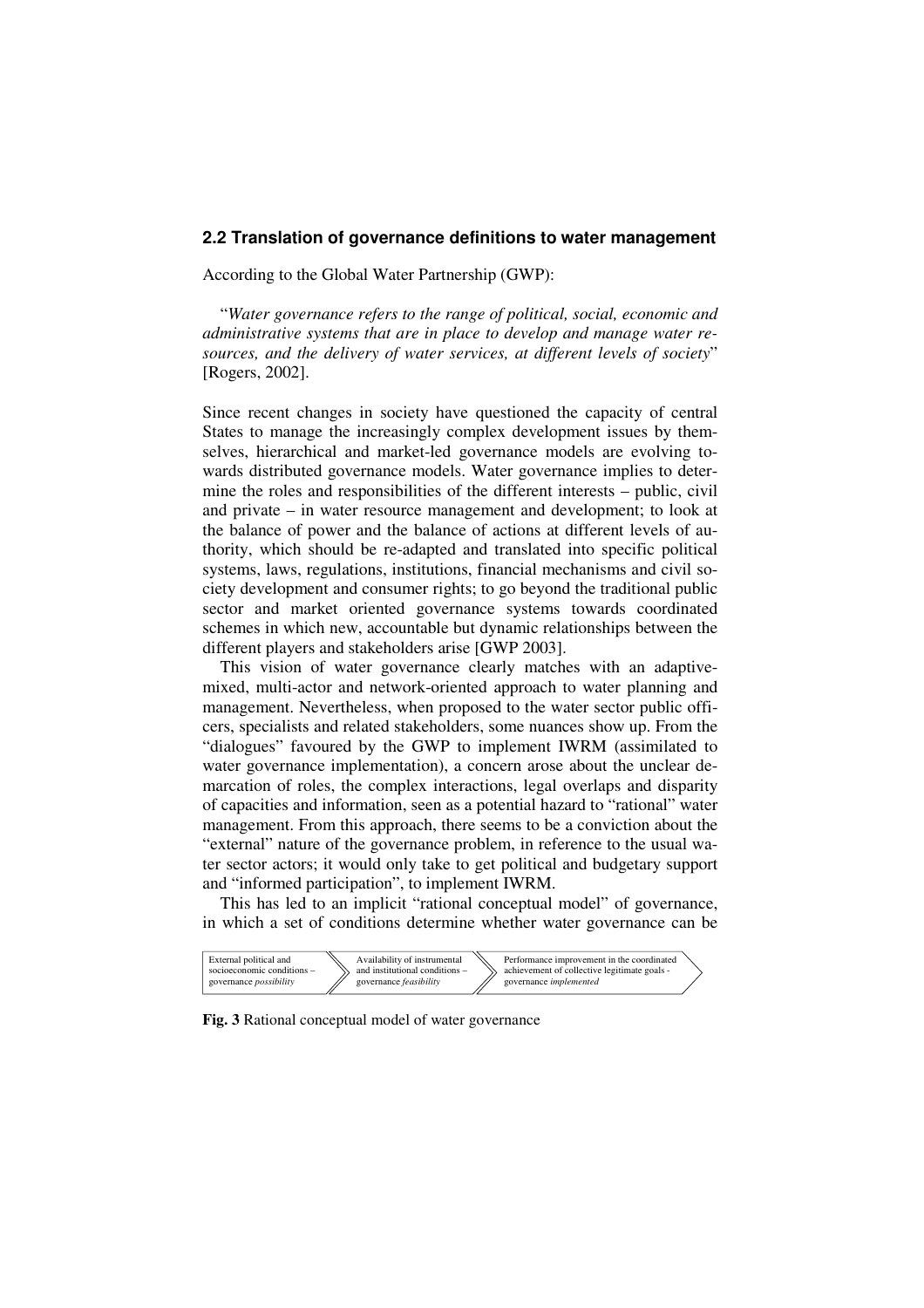improved. This conception could bias water governance assessment towards the verification of the existence of such conditions, thus underestimating the importance of the effective implementation of reforms in management structures, including accountability and adjustment measures needed to favour a results-oriented management.

The Second World Water Assessment Report makes a hard statement, going beyond in this direction:

*"Water stress tends to occur where individual rights and liberties are limited. A country-based comparison of per capita water availability and democratic governance would show that many countries are facing a double challenge of water scarcity and stress and limited political rights and civic liberties. (…) Reform of the water sector, therefore, must go hand-inhand with overall governance reform. It is highly unlikely that more effective participation, transparency, decentralization and IWRM will take firm root in water sectors unless the country's overall governance system allows it.*" [Executive Summary, WWDR2, 2006, p. 7]

Even when no statistical foundation is offered to support this assertion, it directs water governance towards a specific causal model, in which the implementation of check-lists is favoured, where countries are evaluated – often, indeed, self-evaluated – according to the number of specific legal reforms and systems put in place, mainly in a formal fashion, rather than effectively put in practice.

From a preliminary review on existing assessment models, more hints can be obtained in order to assess the pertinence and the potential effects of putting in place, in this context, an integrated water governance index.

# **3. Modeling governance and performance assessment**

#### **3.1 World Bank Institute's Governance Index**

The World Bank Institute's model for the assessment of country-level governance is aimed to show the relationship between the perceived existence of some qualitative conditions and processes, related to a specific definition of governance, and what is considered as a quantitative evidence of positive trends in development, as expressed in the evolution of socioeconomic indicators; there is a careful underlying statistical analysis but the fact that a presumed correlation is not necessarily a proof of a causal relationship is not sufficiently addressed. The authors accept that they ha-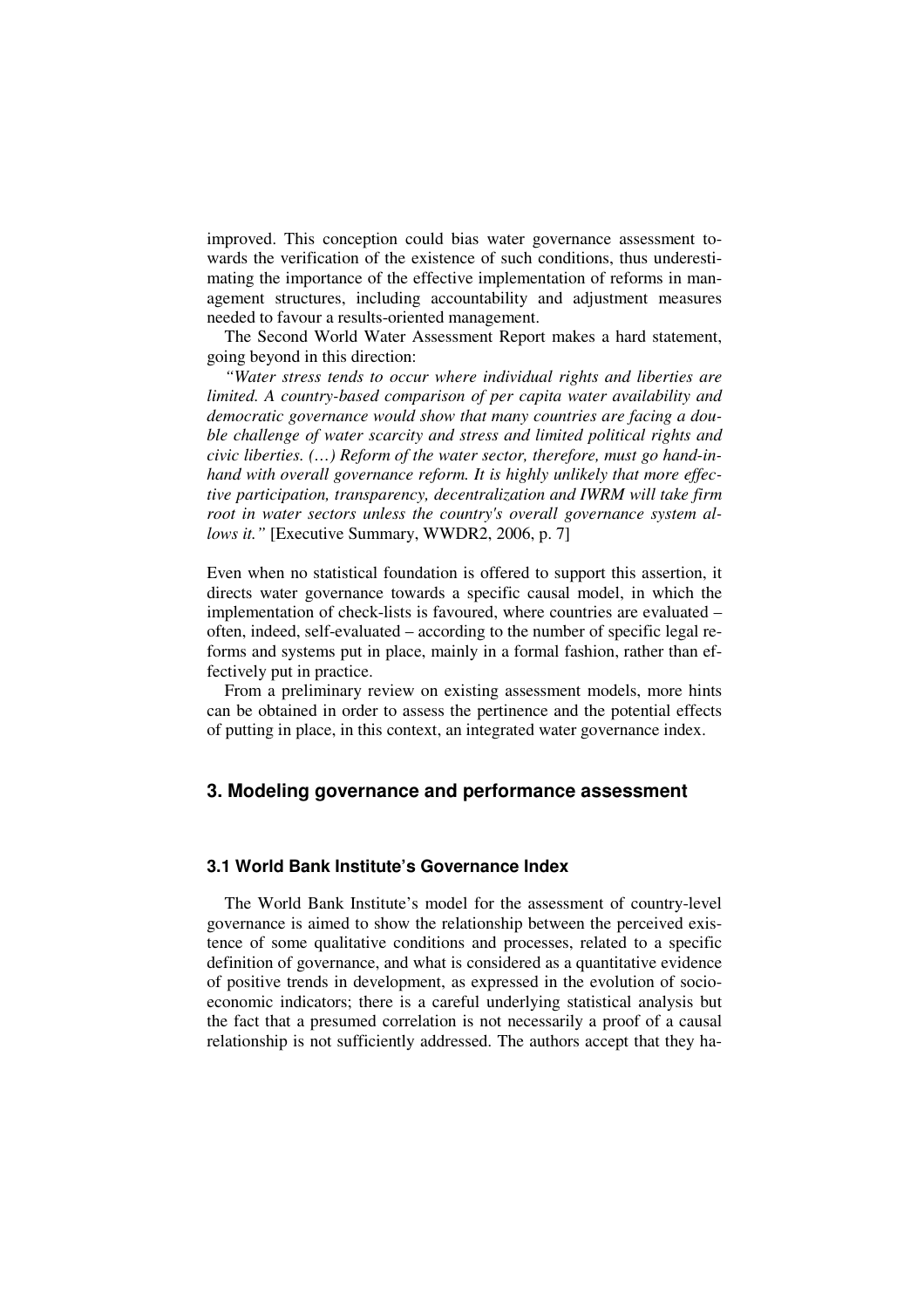ven't got to prove a statistical correlation, but a "strong evidence" of the relationship between the perception of high levels of governance and the achievement of development goals; they also accept that the differences between countries with similar point values of governance could not be statistically significant – since  $90\%$  confidence intervals are often overlapped for adjacent point values [Kaufmann, 1999]. Nevertheless, shortterm variations are usually emphasized by the press and the governments willing respectively to stress relative decline or improvement in the country's indicators and ranking. From a formal point of view, the inclusion of new countries or the change in the size of the databases being used has an effect, at least local, on the ranking and the relative values of some countries. The creators of the index are right when telling this hasn't a relevant effect when using this index for broad long-term analyses, but beyond their intentions, as in many similar cases, aggregated values tend to create the idea of a complete stable ordering, and the calculation nuances remain invisible for most of their users. Nevertheless, the original intention – promoting reforms towards a set of predefined values and practices as a key to get development results – is achieved by putting pressure on governments towards that direction (for instance, by promoting the use of this index for country risk assessment and, in consequence, for investment and external financial aid attraction), even though neither a statistically significant correlation between indicators, nor a corresponding causal relationship, are technically proved (or refuted).



**Fig. 4** Rationale of World Bank Institute's Governance Index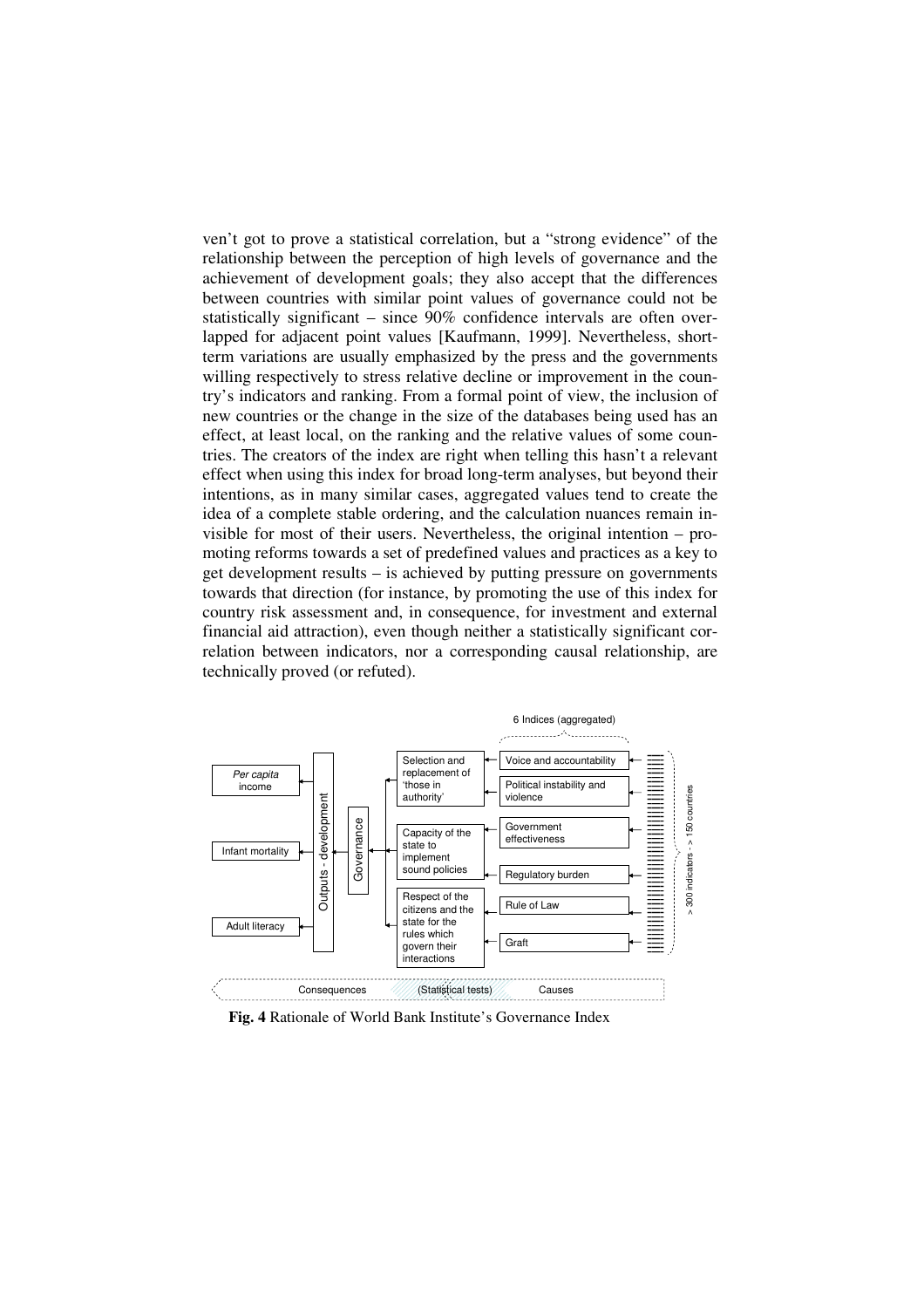## **3.2. UNESCO's System for the Support of Water Governance**

The model developed within the WWAP as a "System for the Support of Water Governance" (SAGA, for its Spanish acronym), which never reached an operational phase, was intended to respond to the objective of reinforcing national capacities for implementing IWRM. The creation of a "water governance index" would facilitate to make a comparative vision of water governance, to allow countries to better manage their resource.

Its objectives were stated as:

- Propose a definition of the "governance function" and its components
- Support the provision of reliable, timely and accessible information for the decision processes within water management
- Render a comparative vision of water governance between countries
- Make visible the roles and responsibilities of decision makers
- Build up a system of water governance indicators

The logic inherent to the model follows a causal chain, in which the existence of information and management systems would allow a country to put in place a good water governance structure; the underlying approach is a rational one, according to which, rational decisions for water management require good information and legal-institutional mechanisms to be implemented for satisfying society's needs (including public participation mechanisms to feed the technical decision process).

SAGA's water governance index is formed as a weighted average of four levels of indices; the lower one consists on 90 variables, which represent the level of existence, quality or development of a set of information or management items or processes, which are then aggregated in a weighted fashion to form 48 indices at a superior level, six indices at a "level 2" and two indices at a "level 1", whose average finally forms the overall governance index.

The list of items which form a water information system, as well as those concerning institutional items, can be very useful to check the existence and the level of quality and development of such elements, so as to better focus and improve United Nation's efforts towards the strengthening of national water management capabilities. Nevertheless, the conception, construction and logic of the SAGA system present several failures:

- There is no conclusive argument on how the mere existence of information and management systems would reflect the level of water governance or improve it,
- Being a weighted average, this index has compensation problems, which means that a bad performance on a specific item can be compensated by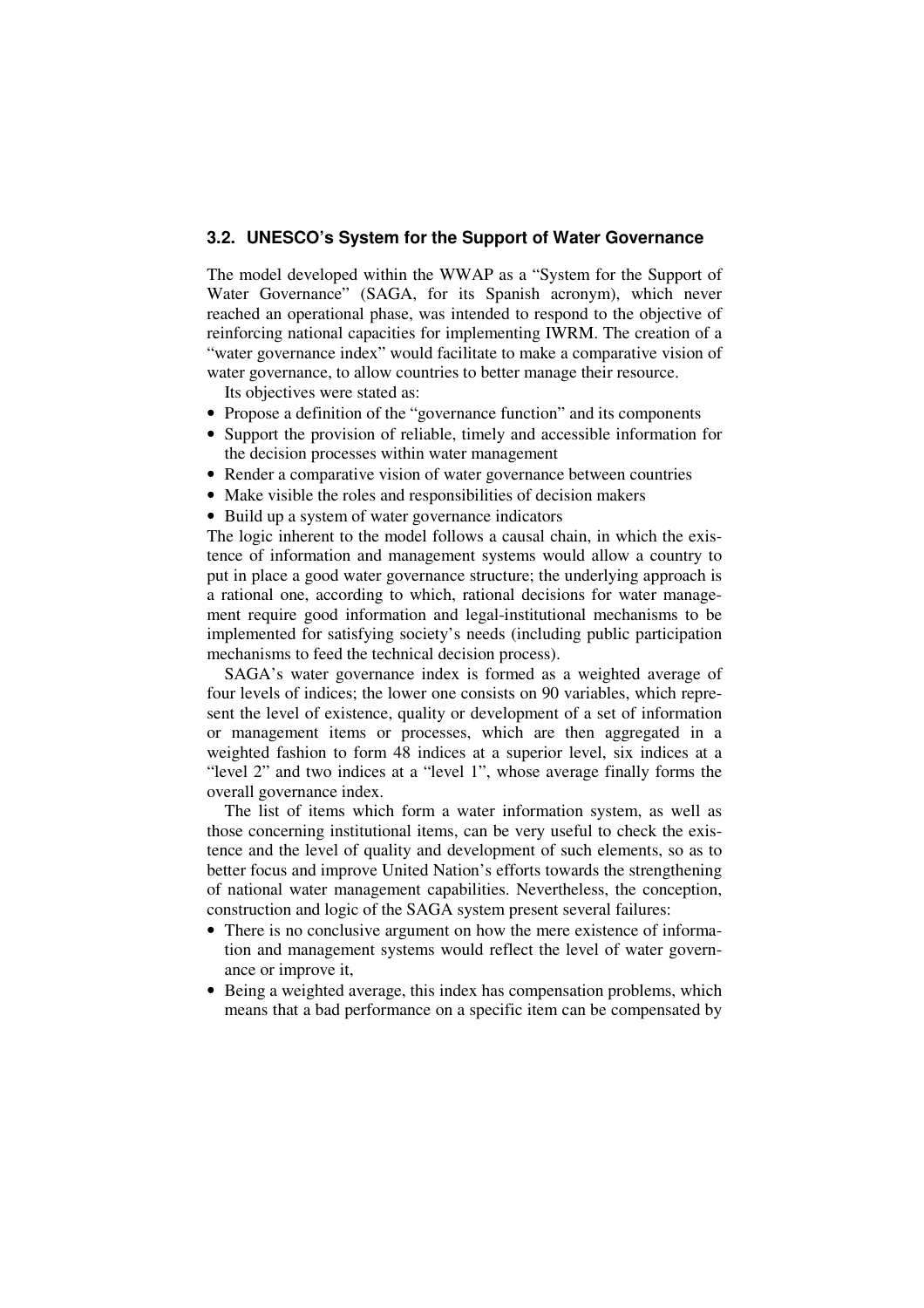high performances in other fields; similar indices would result for countries with different settings or water management levels of performance

- The objective of supporting the implementation of IWRM by making pressure on national governments to put in place information systems, administrative procedures and legal reforms would not necessarily be realized and, even that being the case, the presence of these systems as enabling conditions neither guarantees the achievement better performance levels, nor allows to derive a comparative measure of governance itself, since it would disregard the actual existence of better coordination processes, the achievement of goals and the operation of effective accountability mechanisms
- However, a wider aim to improve the information and the exchange of experiences between water professionals has been later achieved, since the SAGA formulation contributed to reinforcing the Water Portal of the Americas and the Inter American Water Resources Network, also under the auspices of WWAP



**Fig.** 5 Rationale of the water governance index in SAGA project

## **3.3 Key performance indicators for river basin organizations**

In [Hooper, 2006] a system of indicators for assessing the performance of river basin organizations (RBO's) is proposed; this method is based on self-assessment subjective evaluations conducing first to a classification of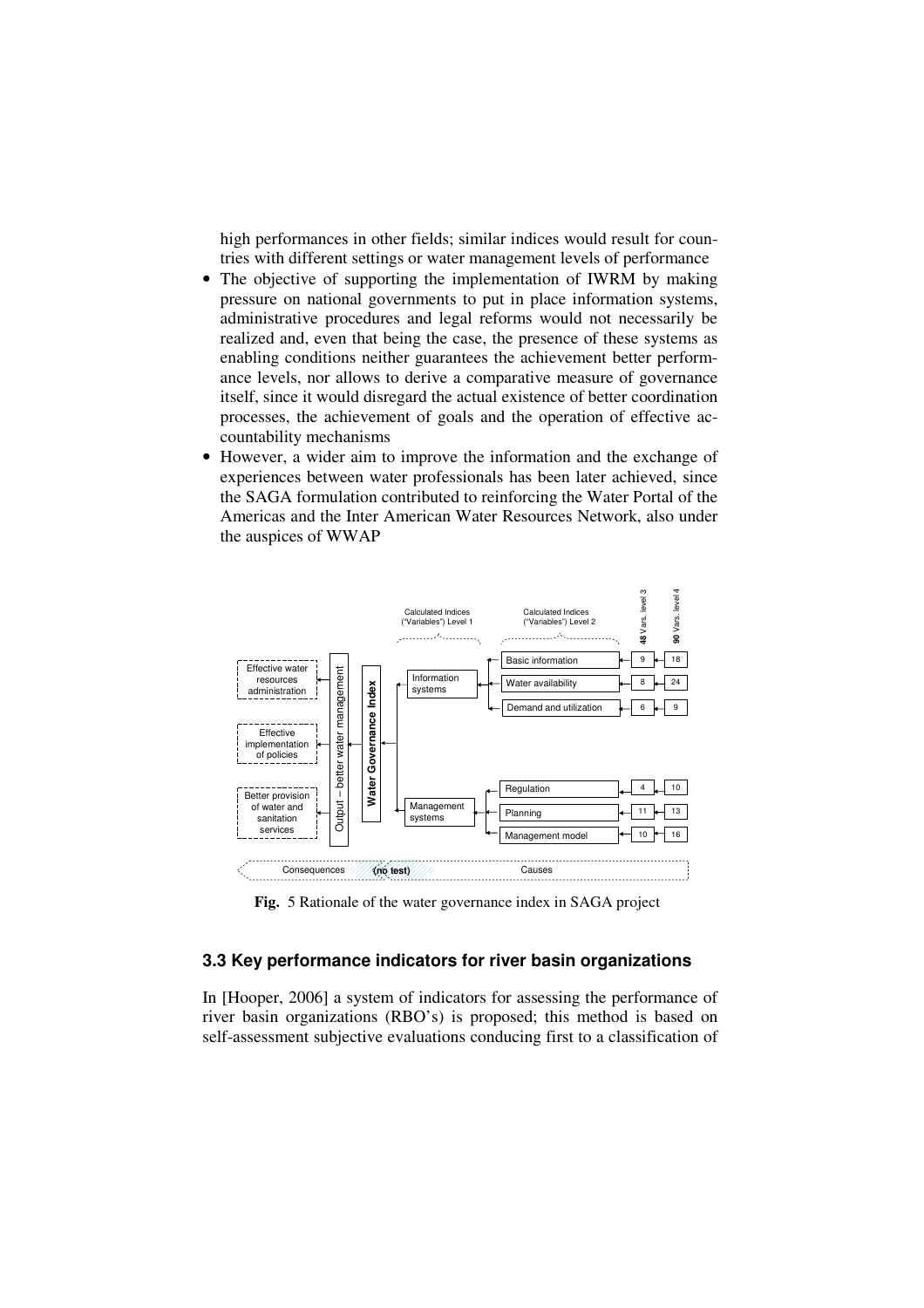the river basin organization in terms of its degree of development, secondly to an evaluation of its development in reference to a set of conditions reflecting the level of implementation of IWRM, that is, of water governance, according to the author's definitions. The author doesn't seek to obtain a single aggregated performance index. His conception of governance emphasizes the implementation of mechanisms for interrelating actors for maximizing the results of the collective action towards IWRM.

A set of 115 indicators was proposed, organized according to 10 groups, as shown in Figure 6; a prior assessment is proposed in order to classify the River Basin Organization in terms of its degree of development, which determines the processes actually taking place in it.



**Fig. 6** Organization of RBO's self-assessment with performance indicators. Based on [Hooper, 2006].

Even when a numerical ranking procedure is proposed for the first classification, the analyst is given the freedom to place the RBO in the most suitable development stage, to the eyes of the analyst and/or the stakeholders. The aim of the procedure is to produce a scorecard which can be used by RBO's manager, staff and stakeholders to get a common idea of a pathway towards a higher level of development and performance. Pointing out that governance assessment is an evolving concept, as well as the exploratory character of his work, the author calls for a flexible, innovative and locally-adapted use of the proposed tool.

In this context, what could be remarked is, still, that this model doesn't help tracking the pace and degree of the evolution in the management of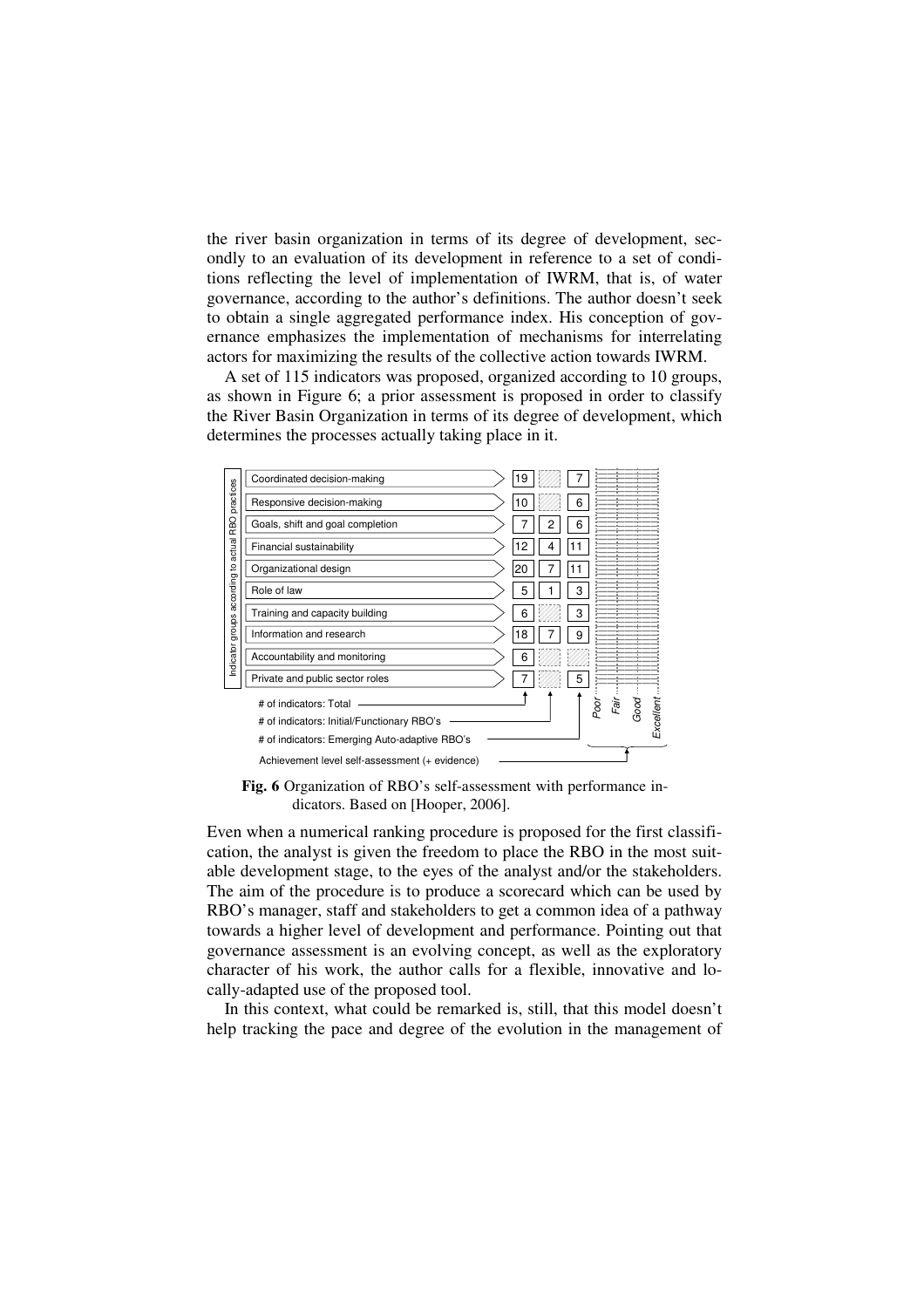the resource, but on a subjective and imprecise manner (since it was not its purpose). A stronger relationship with each basin's natural and socioeconomical settings, as well as with specific goals and indicators related to the way resources are being managed, could be explored. This approach could help to orientate the construction of a shared vision between stakeholders and RBO's management staff of what numerical indicators should be chosen, measured and evaluated to assess the evolution in overall performance of the system and in the way RBO's management is fulfilling its tasks. The most interesting feature is that, in comparison with SAGA, it introduces two important dimensions: the evaluation and the identification of concrete evidence of governance processes in operation, as well as an assessment, though subjective, of the extent in which goals are being attained. SAGA's listing of the items needed for having good information and management systems can, however, support the task of evaluating a RBO's level of development.

#### **3.4 Assessment of Water Resources Sustainable Management**

In [Chaves, 2007], another model for evaluating the sustainability in water resources management within a river basin is proposed. He uses a conception inspired in the pressure-state-response model and proposes the weighted addition of a set of indicators for obtaining a "water sustainability index". Figure 7 shows the general structure of this model.



**Fig. 7** Rationale behind the "water sustainability index". Based on [Chaves, 2007]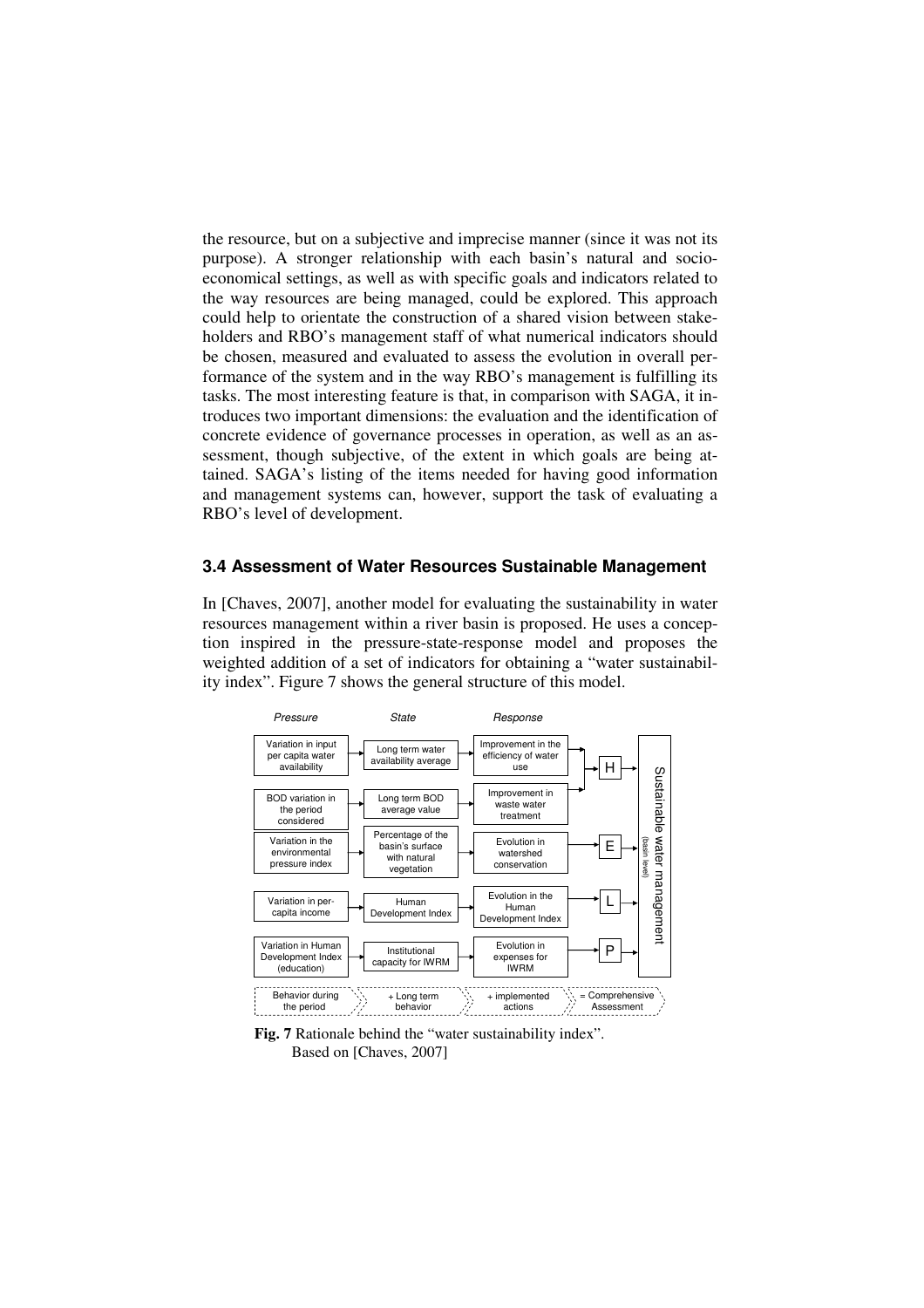This model adds to the preceding ones the consideration of long and short term environmental characteristics, as well as an evaluation of the measures put in place to modify the state of the resource. Its simplicity, presented as an asset by the author, is also the source of its limitations, since the meaning of the aggregated index is not clear and the relationship between river basins with similar values, formed by the weighted combination of different structures of behavior and performance, could show the same compensation problems that almost any index based on weighted averages without a statistical test of significance. From a broad scope, such an index can be helpful to classify river basins according to their differences in terms of natural and socioeconomic environments, but relating "response" indicators to specific "state" evaluations could become more helpful if some separate analysis of relevant indicators was performed. Also, the intention of eliminating biases by setting up similar weights to variables is only apparent, since an item subdivided in more components makes each one of these components "lighter" than others at the same level, but belonging to an item with less subdivisions; this could bias the response as to favor the investment or the action in those components having the bigger influence on the aggregated index. Taken as it is, it could happen that a well preserved but poorly managed basin appear to be equally or more "sustainable" than deteriorated ones, where however big efforts of rehabilitation could be under way; a closer analysis of paths within the data gets then necessary to enrich the interpretation of the model, loosing the advantage of simplicity but certainly gaining a framework to depart from.

## **4 Governance modeling and tracking as a learning tool**

## **4.1 On indicators, indices and scorecards**

An indicator should be an observable variable which serves to analyze a non-observable reality; an index would be a synthetic indicator built by aggregation of basic indicators [Boulanger, 2004]. This means that the construction of an indicator implies the assumption of a "reality" of which a measure is been sought, as a level or degree of presence of a determined quality or set of quality descriptors. Indicators can be used to analyze, describe, classify or evaluate the behavior of the object under analysis. When creating an indicator, an analyst conceives a reality which he wants to communicate, but there is always the risk of not finding an indicator which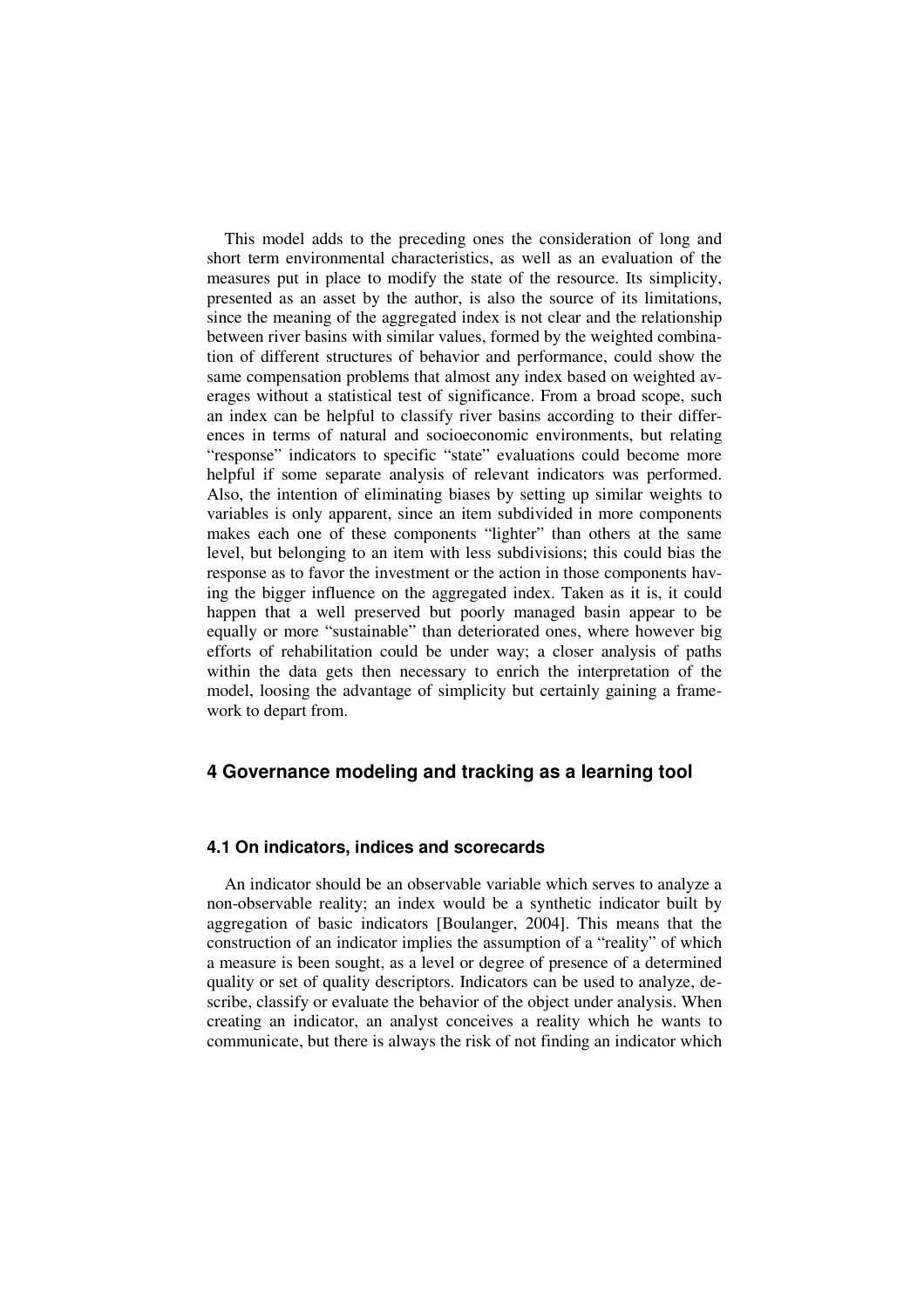is meaningful to the target audience, which communicates a wrong message or which doesn't even is significant or consistent in relation to the reality perceived by the analyst himself. That is why indicators are usually asked to fulfill a set of technical, logical and even *political* conditions.

Technically, even when some conditions are not simultaneously or thoroughly achievable, an index from which a complete order of a set of alternatives is sought, should not show compensation problems (where a bad performance in some components can be compensated by a good performance in others, this remaining invisible to water users and undermining the original intentions). Scale normalization also has an effect on the aggregated scores and orderings, and it should be carefully analyzed. When representative numerical databases exist, indicators and indexes can be subject to regression analyses and the way an index is adjusted to a presumed distribution can help define its construction. When translating a qualitative perception into a numerical scale, the choice of the values and limits of the scale will also have important consequences on its application, especially if it is aimed to be used for normative purposes; for instance, when they change from one numeric value to the next in a discrete or non gradual fashion, local problems of non monotony can weaken the effect sought by the analysts, by not reflecting an increase or decrease in the quality being analyzed, until it reaches the predefined threshold. In [Marchand *et al*, 2003] an extensive analysis on these issues is presented; the authors underline that no indicator system can be completely free of disadvantages but they point out that the analyst should be aware of not favoring the misunderstanding and misuse of the indicators, in reference to the assumptions and intentions that were originally sought.

In terms of their ease of application and understandability, [Seager, 2001] proposes a set of properties; indicators should be:

- Representative
- Scientifically valid
- Show trends in time
- Give an early warning of future events
- Be sensitive to changes in the processes they are aimed to reflect
- Being based on easily availablel indicators, or obtainable with a reasonable investment
- Use data sufficiently documented, with known quality
- Capable of being updated on regular intervals

This shows the importance of building an index by following an ordered procedure, as the one suggested in [Boulanger, 2004], departing from a conceptual analysis, the identification and selection of variables reflecting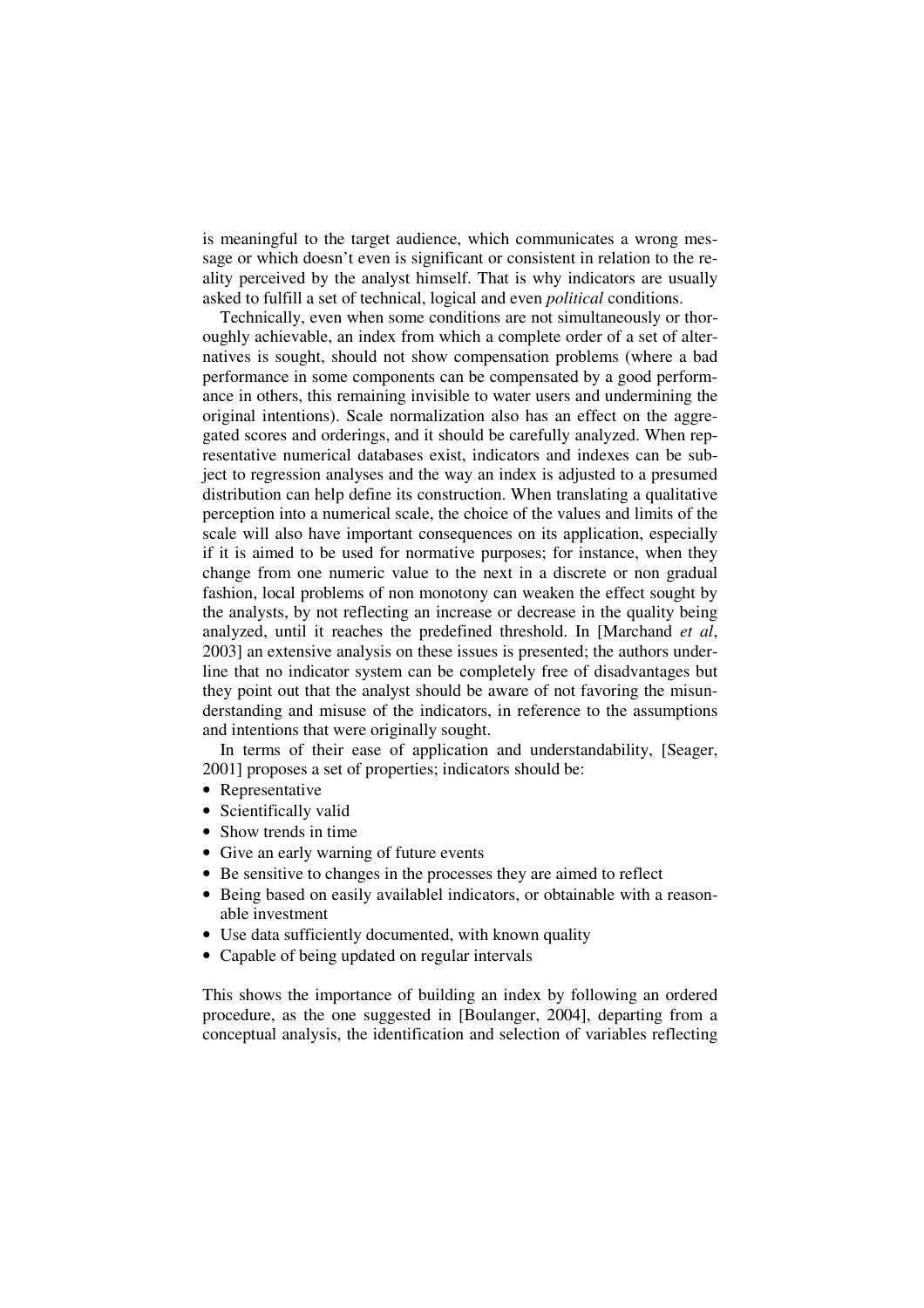the relevant dimensions, the definition of scales and procedures for measuring the values in each variable which gives place to the indicators, the analysis of the aggregation procedure and the proposition of the final index.

All these conditions – which would serve to produce indicators with minimal soundness and relevance in relation to the phenomena under analysis – are not enough to ensure that the consequences of producing and publicizing the indicators are going to respond to their creators' intentions. Boulanger also remarks the double role of indicators, which are meant to be scientific constructs but also political ones. Quoting Judith Innes, he states that indicators will have influence in the extent they reflect socially shared meanings and policy objectives, as well as a sound technical methodology. When an indicator is meant to produce a reaction within a set of potential users, it is fundamental to set up a good communication process in order to create a shared interest about the consequences of interdependent activities reflected in an index, when it's related to the evaluation of a collective action. Once again, stakeholder participation in the definition of indicators, from the moment of their conception should favor a good implementation.

This conception would call for a constructive approach to the implementation of indicators as a tool for assessing overall performance of multiactor systems. In complex organizations, decision tools are simultaneously a means for monitoring their performance, as well as an exploration and a learning vector for the stakeholders. Decision tools are related with the organization's dynamic evolution, its structural transformations, the innovation processes that occur within it, the mechanisms for producing knowledge and the relations between the actors taking part in decision making. Following these ideas, a proposal to work with indicators around the concepts of overall performance, sustainability and governance, is proposed.

## **4.2 A proposal for exploring the use of indicators for the assessment of sustainable water resources management**

If indicators are going to be used to evaluate the quality of water governance within a country or a river basin management system (which would include the RBO and all the relevant actors having influence in the use and behavior of the water and related resources), according to the proposed procedure, a sound conception should precede any effort, based on the widest discussion possible between analysts and representatives of the target audience.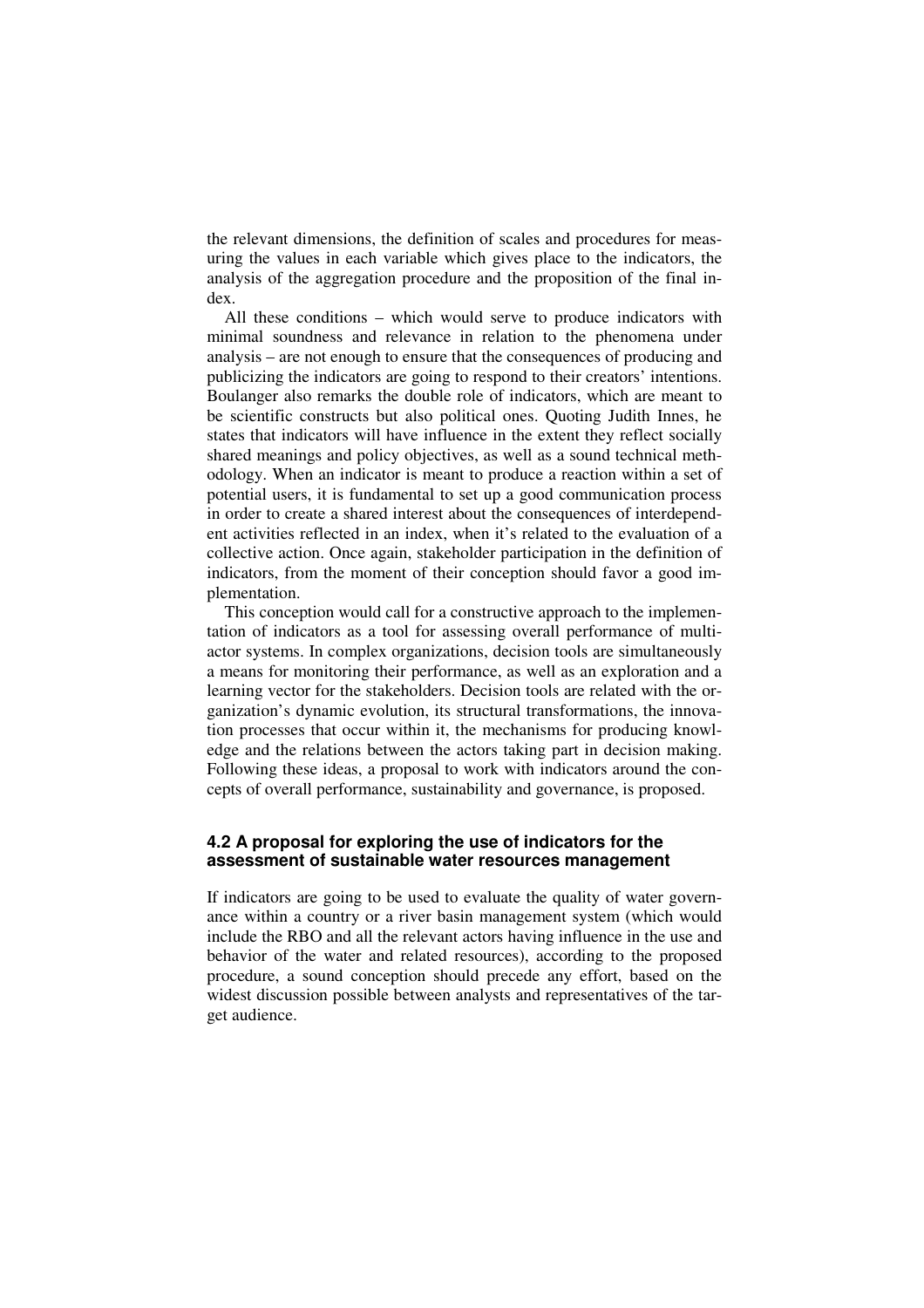Two major pathways are envisageable. First, if the objective is to implement a benchmarking system built on a single governance index as a mechanism for inducing governments to improve their performance, a careful analysis on the chances of producing such an induction should be performed. Will the publication of governance index produce the desired behaviors in the relevant actors? Are the necessary conditions to reach a desired level of influence present in the target settings? In what extent does the aggregated dimension (water governance) has a unified meaning? Are the incentives present, for implementing methods making accountable the performance of RBO's management staffs? Besides those conceptual concerns, river basins throughout the world have not only fundamental differences that make difficult to compare them without making a previous classification, at least according to their fundamental descriptors linked to climate, geology, land characteristics and topography. An additional problem derives from the heterogeneity in methods, scales, density and reliability, which can be assessed – as it has been done within the WWAP – but whose complexity within aggregated indices gets invisible to the media and society.

Secondly, if indicators don't appear to be easily suitable for comparing different countries or river basins in terms of their aggregated performance in managing water, the potential to use a system of indicators to build up a shared strategic vision between stakeholders within a river basin management system can be high. Defining the crucial information upon which the improvement in the system's overall performance is going to be evaluated, to support the decisions concerning allocation of resources and to allow shared learning within the system, can be a means for supporting a river basin management system's integrated management.

In both cases, each water management system's evaluation would ideally allow analysts, managers and stakeholders to assess the rate of improvement in its performance according to its original or previous situation, as well as in relation to the evolution in their environment and internal structure, in order not to compare non-comparable systems.

Most of all, the identification of performance measures and indicators, the construction of partial or total aggregation mechanisms and the way of sharing and coding information and reacting consequently, should be a primary way for setting up multi-level and multi-stakeholder learning organizations.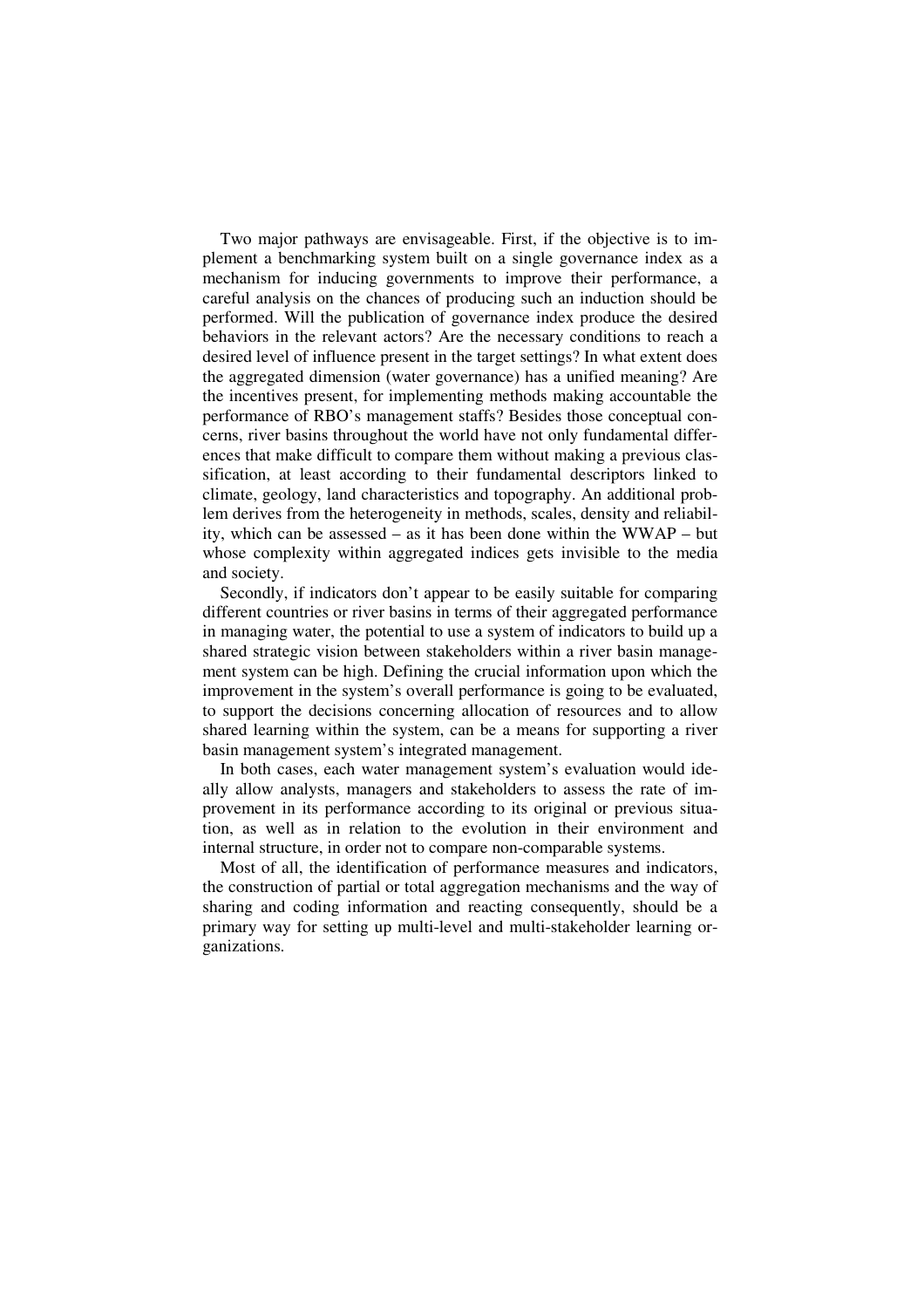# **4.2 Guidelines for building a model for evaluating water governance**

According to what could be the concerns from an international perspective, two possibilities could be explored:

- 1. To develop a processus for building a tool to assess how far is a river basin from a desirable state of sustainable operation, or at least to compare the performances of different river basins management systems through time, in terms of the evolution of the state of their water and related resources according to a set of selected dimensions.
- 2. To develop a process to favor the implementation, within each water management system, of a tool for analyzing its evolution through time in the different dimensions of a river basin's water management.

In both cases, a conceptual definition of water management should be proposed, in terms that the ensemble of stakeholders and managers get as satisfied as possible. This definition could consider:

- 1. *What is going to be analyzed*? A preliminary classification of river basins according to their original characteristics which define the distribution, intensity and behavior of water quality and presence in the different media, as well as their relationship with demographic pressure and the level of development of hydraulic structures allowing to extract and control the resource. This would have the aim of assessing how far is each basin from its "closure" – the stage where water offer cannot be augmented within the reasonable limits of affordable resources – and, in that sense, how complex is its planning environment. The objective is not to compare incomparable items.
- 2. *What is happening to the resources?* The assessment of the state of the water resource and the other resources whose balanced utilization is required for achieving sustainable development [ECLAC, 1991], that is the natural milieu, financial resources, institutions, human capacities, infrastructure and technology, and the structure of social values regarding to water. Whether these resources are being preserved or depleted, that gives a view on how the actions having place in the river basin are affecting its overall sustainability. This would follow the "response" criteria.
- 3. *What is being achieved of what society expects?* The evaluation of the degree of accomplishment of the goals and objectives corresponding to the river basin's structure and the will of its stakeholders. The aim here would be to assess effectiveness and, ideally, to assign a degree of responsibility to each one of the agents. Objectives can include:
- Preservation or recuperation of water quality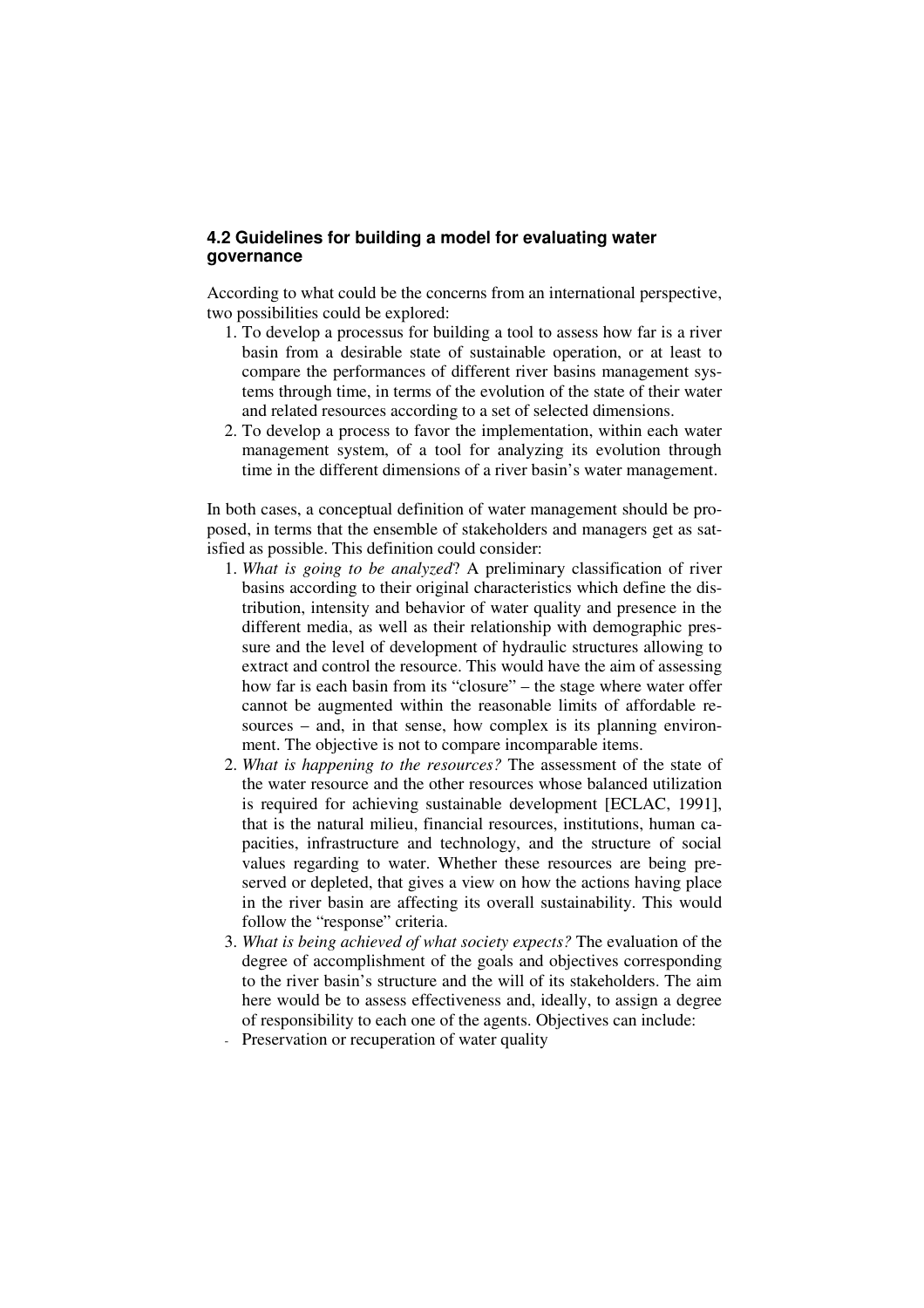- Sediment control
- Preservation or recuperation of watersheds
- Flood control
- Drought attention
- Recreation
- Care of cultural and landscape values linked to water
- Protection of subsistence activities
- Water supply and sanitation in rural, periurban and urban settings
- Agricultural irrigation
- Industrial and commercial supply
- **Navigation**

- Commercial fisheries
- Power generation
- 4. *How it is being achieved?* The assessment of the mechanisms put in place to reach the defined goals within the specific context of each basin – including normative, contractual and inductive actions and policies.
- 5. *How well shared objectives are attained while managing conflicting ones and ensuring a responsive management?* The presence and degree of conflict within the system, as well as the mechanisms for rendering accountable the behavior of managerial staff, are especially important if quality of governance is to be assessed.

A compared evaluation of the trends of river basins where different processes and values identified with IWRM and good governance practices are in place, and the trends of their achievement of goals and evolution in the state of the resource indicators, would reveal whether there is a positive relationship between those practices and concrete results. This shouldn't be taken for granted when the purpose is analytic, nor be accepted blindly when the purpose is normative<sup>2</sup>. Moreover, if governance means a specific balance of incentives, law enforcement and coordination measures, according to each setting, the correlation between the presence of specific governance mechanisms – that is the number, characteristics and extent of governance principles of practice, put in place to better manage the resource – and the actual behavior of the resources and the attainment of the objectives, would be difficult to establish, since different settings would

<sup>&</sup>lt;sup>2</sup> See for example [Turton and Ohlsson, 1999] when trying to show the relationship between water scarcity and human development index, as well as in the paper of [Grey and Sadoff, 2005], where the recursive relationship between water management level and economic growth and stability is underlined.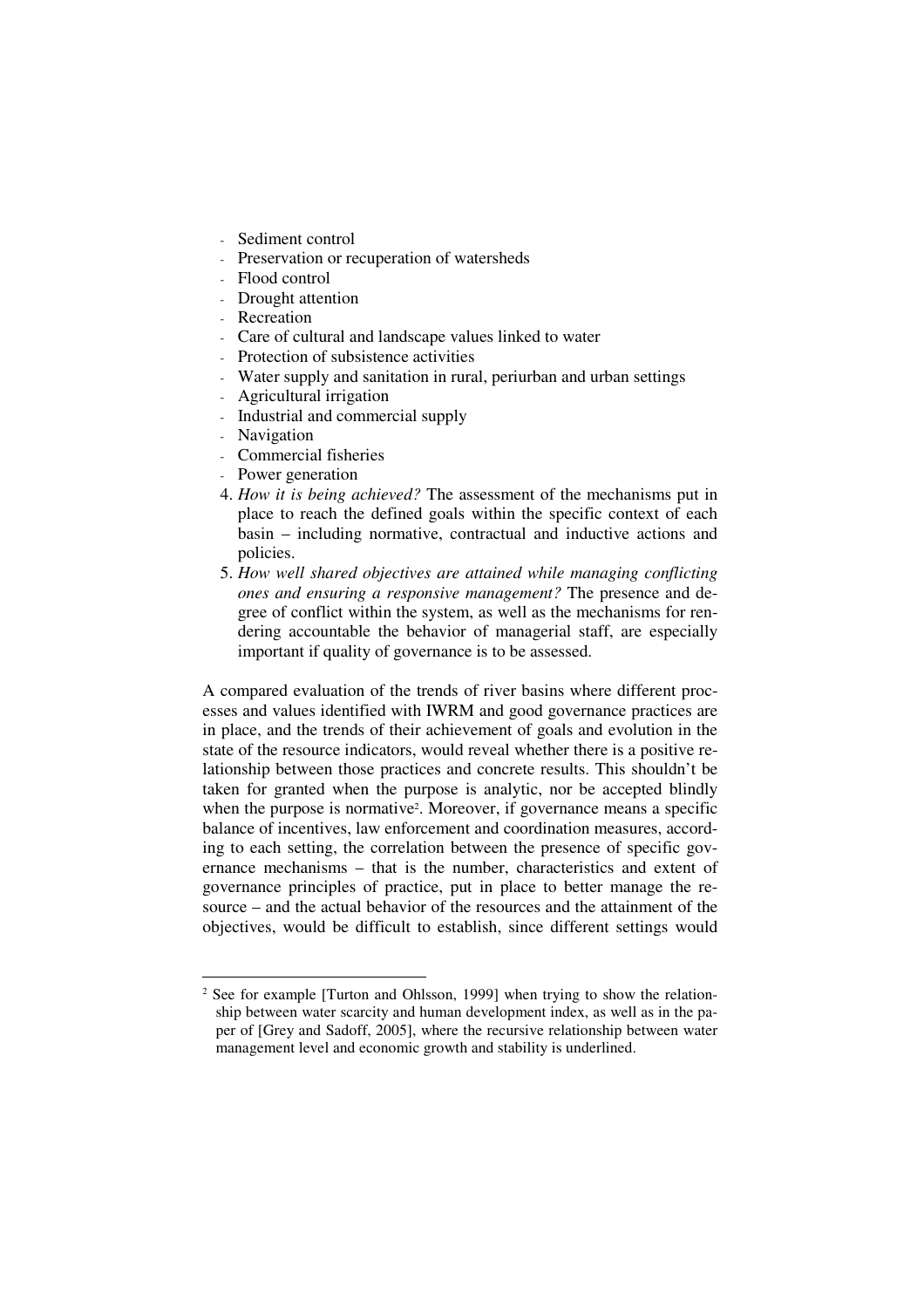call for different combinations of management measures to attain similar performance levels.

Once an agreed definition would be available, the selection of relevant dimensions, the choice of indicators and the design of the methods upon which they should be measured, their scales normalized and their aggregation performed, would be subject to the technical pertinent analyses.

Some of the authors that have been cited coincide in the perception that a shared discussion, definition and revision of the set of indicators and their evaluation can help the set of stakeholders, managerial staff and analysts to build a learning process, in which knowledge exchange and communication can play an instrumental role for rendering the river basin management system adaptive towards changes in its planning environment.

#### **4.3 About the approach and the method**

The construction of a single aggregated indicator for reflecting and tracking governance has shown to be not only difficult, but perhaps useless, in the sense that the desired incentive effect could be absent and even undesired consequences could arise.

Anyway, a comparison of different water management systems still seems possible, if a different approach is explored. The cited authors, Boulanger and Marchand *et al* coincide in the similarity between the aggregated analysis of indicators and a classical multi-criteria problem, with the difference that in creating an index, no decision problem – and in consequence, no single preference structure – is apparent.

Once the dimensions and mechanisms for their evaluation would be proposed, the use of a multi-criteria method – of the ELECTRE or PROMETHÉE style – would be interesting because of several reasons [based on Arondel, 2000]:

- They allow the analyst to work with heterogeneus data, because of their nature, their precision degree, uncertainty and even redundance or interaction
- The objective would not be to get to a complete optimal and stable order, but to have a tool to explore how the basins perform between each other, once different assumptions on the indicators – which play the role of assessment criteria – are tested
- Different interests and perceptions, characteristic of water management in complex settings, can be supported with such methods, since they allow to explore different preferential structures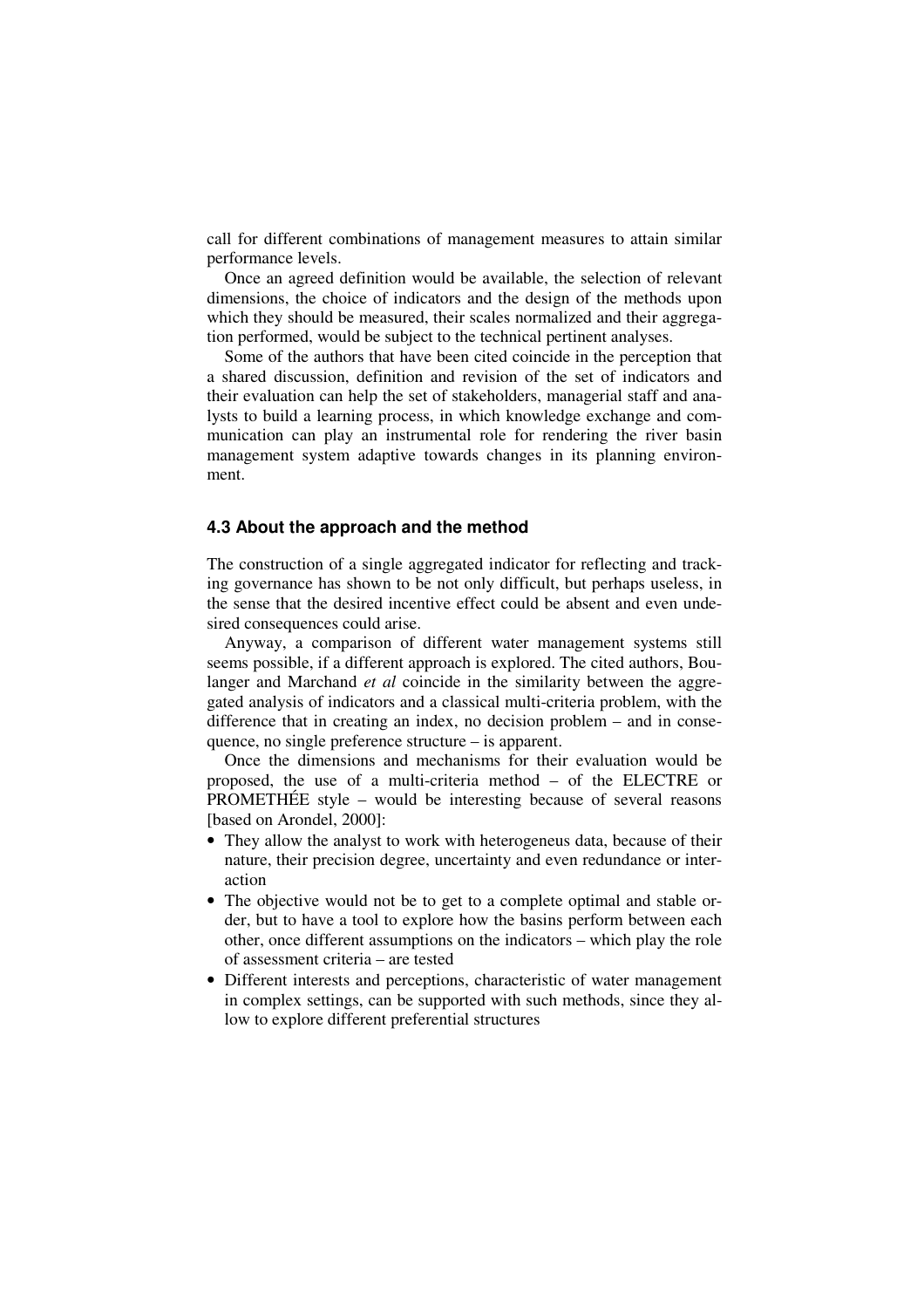• They are useful to get to the desired answer, which is not a decision but an assessment of which are the basins which are closer and farther from an ideal of sustainable water management, in what extent and how they behave through time.

Of course, the implementation of such a model would require a careful analysis of how an initial classification should be performed, how the implicit tradeoffs present in the selection of the objectives need to be addressed, how should a set of weights or relative importance of indicators should be built, how should stakeholders take part of the process and how should it be communicated to ensure this tool would have a positive impact on collective learning within the system. Technical concerns, such as computational effort derived from the number of items under analysis and the number of indicators, should be carefully addressed. To have a pertinent conception of the interactions between variables would take to have a thorough understanding of how the different processes interact in the water management system.

Anyway, developing a model based on multi-criteria decision making approach would certainly show yield a different view of the problem. The comprehensive assessment of social, economic and environmental processes and objectives remains a major objective which makes this kind of exploration interesting.

# **5. Concluding remarks**

Water governance, as understood from a managerial approach, requires a paradigm shift towards a different way of performing water planning and management, not only a minor adjustment in current management practices. For instance, participation and institutional reforms should be considered as a way to overcome the inevitable bounds imposed to rational planning by environmental complexity, uncertainty, as well as by the proliferation of new dispersed and variable problems whose translation into rational models and processes of planning, linked to centralized decision structures, can reveal serious limitations. These environmental characteristics are not going to disappear, but they will rather become more frequent.

This means that:

• Mixed interactive planning and multi-actor network-oriented management are the most suitable models for facing complex environments characterizing water management in 21st century. Rational approach, when used to analyze long term behavior of crucial indicators related to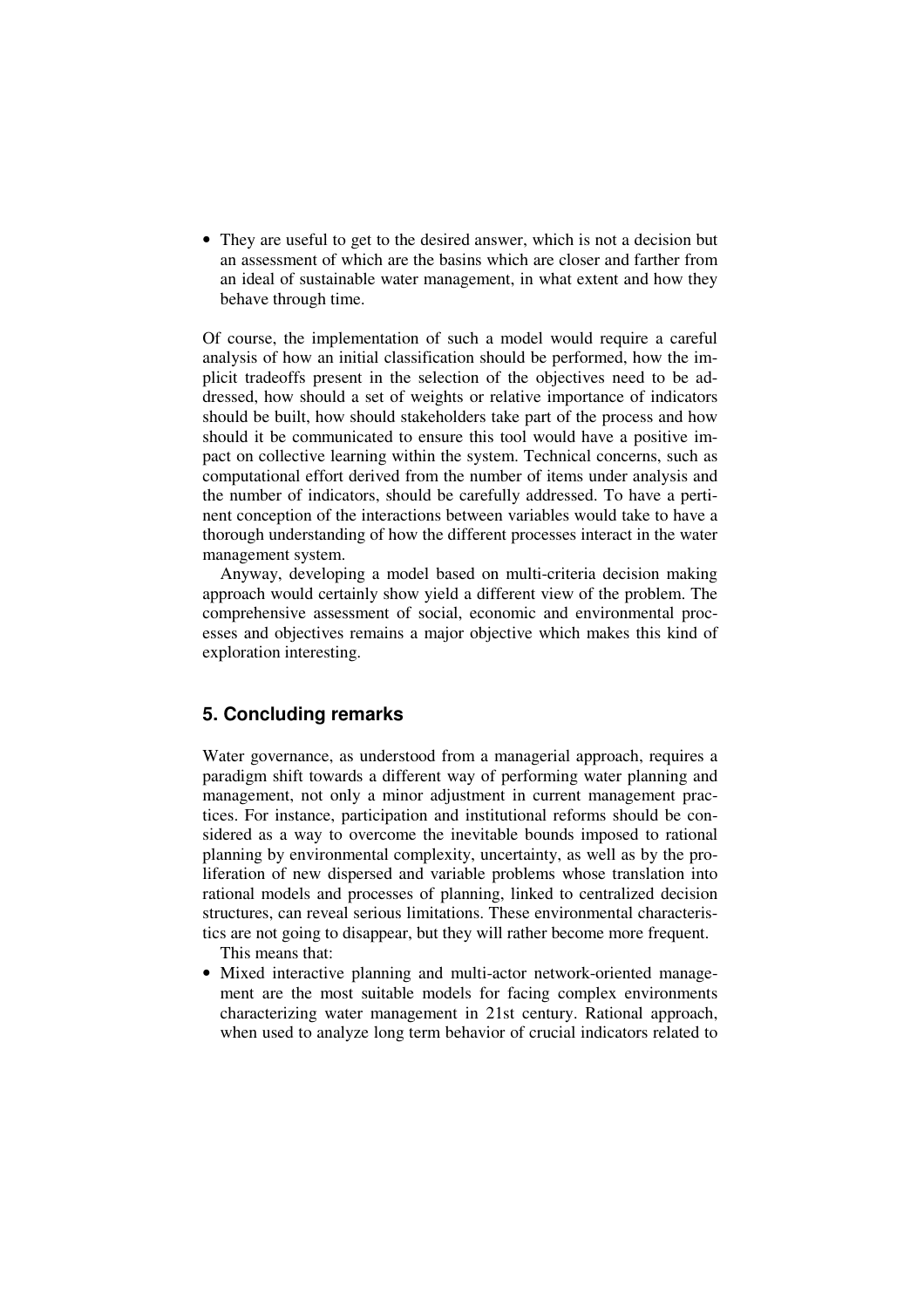the response of water and related natural resources upon the application of alternative actions and policies, will always be needed; its degree of development is one of the most important assets of water management, but it shouldn't preclude it to make use of management tools, which are much more suitable to solve management problems.

- Setting up new distributed governance structures is not a way for improving the efficacy of classical rational approaches, but an alternative way of approaching reality, where analysts, managers and stakeholders shall learn, share their knowledge, timely react and adjust to the changing environment, for which setting up organizational learning processes can be instrumental.
- Building a single aggregated index for tracking governance can reveal to be highly complex, risky and even useless; instead, working with more flexible ways for exploiting scorecards and indicators, as to assess which basins are closer to a sustainable operation, as well as how a single basin performs in comparison to other basins and to its own evolution, can reveal more useful and fruitful.
- No correlation between practices following a set of values and results in terms of development goal achievement should be accepted without a prior evaluation; for the sake of addressing international concerns about effective water management, concentrating on results and the actual implementation of different managerial practices seems much more appropriate than focusing exclusively on self-assessment checklists of good practices and legal reforms implementation.

The analysis and proposals presented in this paper are at an exploration stage. The urgent need for innovation in water management calls for the most open consideration of alternate ways for addressing this major challenge for humankind.

#### **References**

- ALLEMAND, Sylvain, « Gouvernance Le pouvoir partagé », in the magazine « Sciences Humaines », n° 101, January 2000
- ARONDEL, Cécile. « Mécanismes incitatifs agriculture environnement et démarche d'aide multicritère à la décision ». PhD Dissertation in Management Sciences, Université Paris IX Dauphine, 2000.
- BOULANGER, Paul-Marie. "Les indicateurs de développement durable : un défi scientifique, un enjeu démocratique." May 2005. Chaire Développement Durable. École Polytechnique. Cahier 2005-010.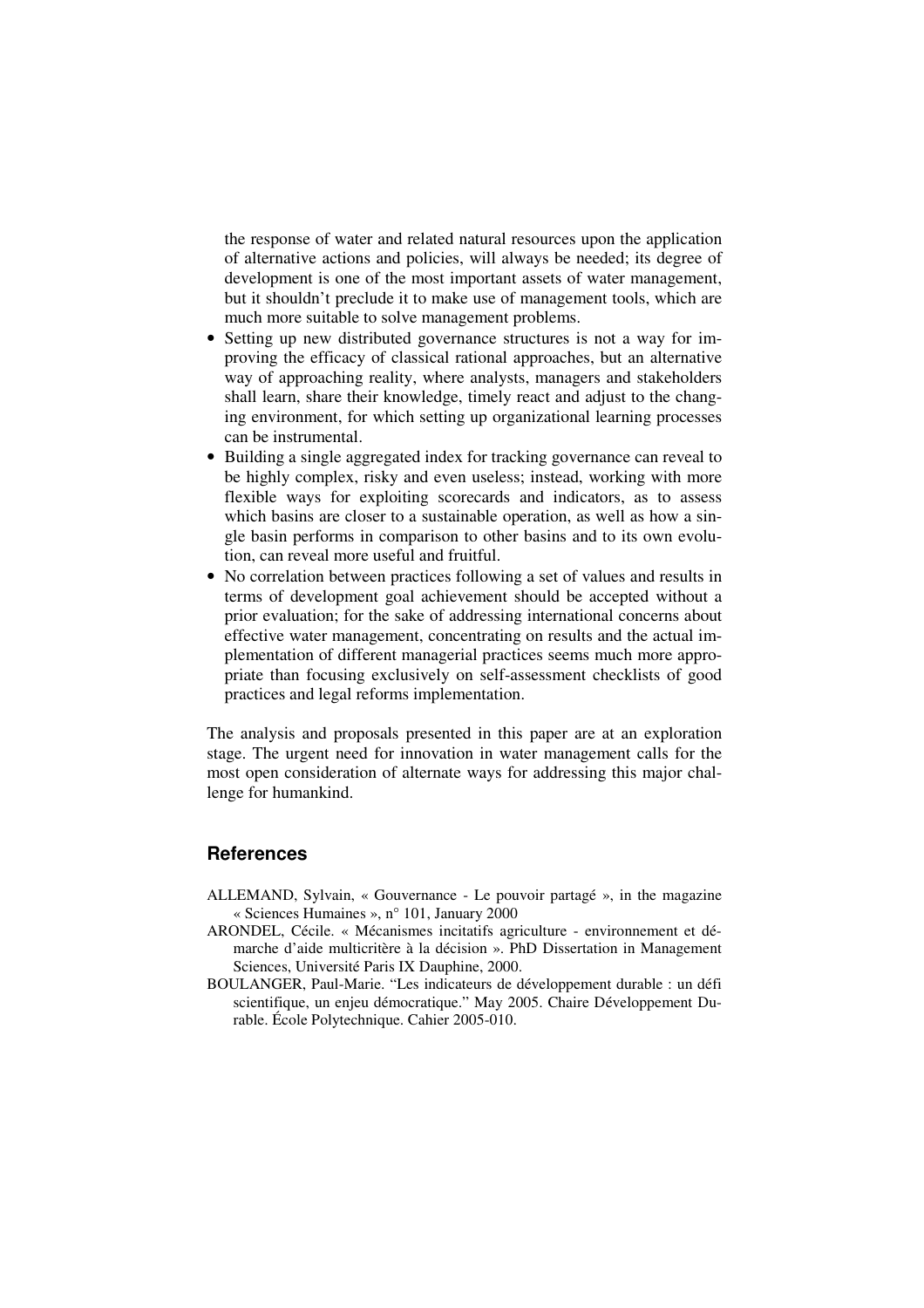- BOUVIER Alain. Management et sciences cognitives. Presses Universitaires de France, Collection «Que sais-je?», Paris 2004.
- CHAVES, Henrique M. L., Susana ALIPAZ. "An Integrated Indicator based on Basin Hydrology, Environment, Life, and Policy: The Watershed Sustainability Index." Water Resources Management, Volume 21, Number 5, Mai 2007. Springer, pp. 883-895(13)
- ECONOMIC COMMISSION FOR LATINAMERICA AND THE CARIBBEAN (ECLAC). El desarrollo sustentable : transformación productiva, equidad y medio ambiente (*Sustainable development: productive transformation, equito and environment*) ONU-CEPAL, 1991. Santiago de Chile.
- DOUROJEANNI R., Axel. "Dilemas para mejorar la gestión del agua en América Latina y el Caribe." (Dilemas to improve water management in Latin America and the Caribbean) CEPAL, 2002. Available at : http://www.eclac.cl/DRNI/proyectos/samtac/actividades\_nacionales/ecuador/ 1/taller1.pdf
- GLOBAL WATER PARTNERSHIP. "Effective Water Governance." March 2003. Available at:

http://www.gwpforum.org/gwp/library/Effective\_Water\_Governance.pdf

- HOOPER, Bruce P. "Key Performance Indicators of River Basin Organizations." 2006. To appear as a technical note. US Army Corps of Engineers.
- KAUFMANN, Daniel, Aart KRAAY, Pablo ZOIDO-LOBATÓN. Governance Matters. Washington, D.C.: World Bank Institute, 1999.
- LOUCKS, Daniel P., VAN BEEK, Eelco. Water resources systems planning and management. UNESCO, Paris, 2005.
- MARCHANT, Thierry, Denis BOUYSSOU, Patrice PERNY, Marc PIRLOT, Alexis TSOUKIAS, Philippe VINCKE, et al. "Les indicateurs en perspective.", dans Evaluation and decision models : a critical perspective, Kluwer. 2000.
- MITCHELL, Bruce. "La gestión de los recursos y del medio ambiente" (*Environmental and resources management*) Mundi-Prensa Libros, 1998.
- MOLLE, Francois. "The 'closure' of river basins: trajectories and societal responses." December 14, 2003. Available at http://www.iwmi.cgiar.org/assessment/FILES/pdf/publications/ConferencePap ers/Alexandrie%20MOLLE.pdf
- PROULX, Marc-Urbain. Aménagement et développement chez les MRC du Québec: mariage ou concubinage?. Université du Québec à Chicoutimi - Groupe de Recherche et d'Intervention Régionales, Novembre 1992. Available at http://sdeir.uqac.ca/doc\_numerique/format/PDF/1473167T1.pdf
- ROGERS, Peter. "Water Governance in Latin America and the Caribbean." Inter-American Development Bank. Sustainable Development Department. Environment Division. Février 2002. Available at http://www.iadb.org/sds/doc/ENV-PRogers-WaterGovernanceinLAC.pdf .
- SEAGER, John. "Perspectives and limitations of indicators in water management" Reg. Environ. Change, 2001. Springer. Pp. 85-92
- TURTON, Anthony R., OHLSSON, Leif. Water scarcity and social stability: towards a deeper understanding of key concepts needed to manage water scar-